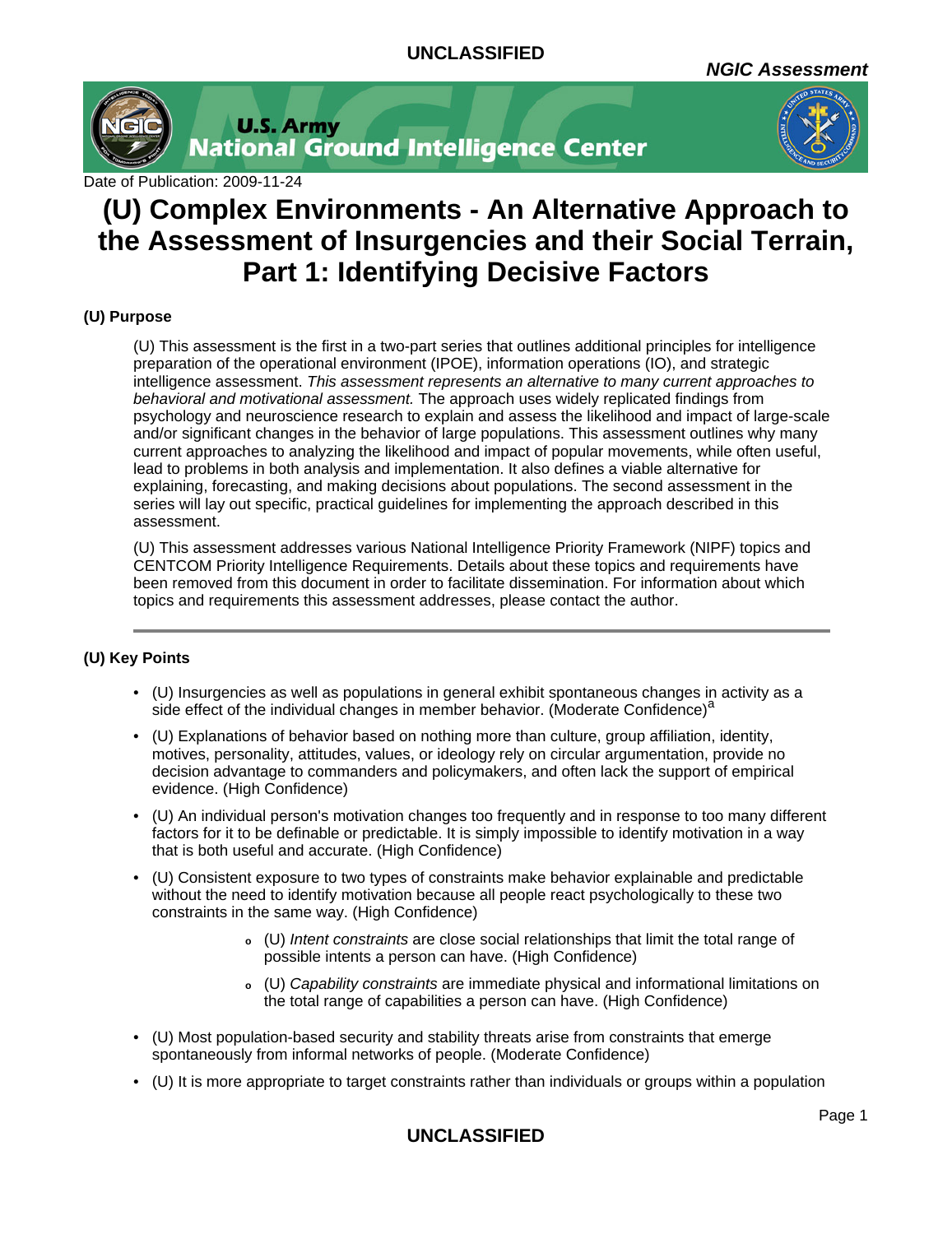because constraints are a more decisive factor in determining the shape and scope of a population's behavior. (Moderate Confidence)

### **(U) Source Summary Statement**

(U) This assessment is based entirely on unclassified information to facilitate dissemination. Information about cognition and motivation is derived from experimental research findings published by mainstream academic professional organizations. Information about extremist behavior is derived from a variety of books and academic studies based on systematic comparison of numerous cases or on indepth analysis of individual cases. Some extremism information is derived from media and nongovernmental organization reports, but use of those sources has been limited because of the inability to confirm their reporting.

**UNCLASSIFIED**

## **(U) IPOE, IO, and Strategic Intelligence**

(U) This assessment lays out a new approach to assessing situations where the motivation and behavior of local populations decisively influences mission success. These factors are most visibly an issue in counterinsurgencies and population engagements but can play a role in a wide range of missions. This assessment explains how popular movements can happen spontaneously as a side effect of individual behavior, without specific population members intentionally planning or coordinating the movements. Popular movements have historically been unpredictably variable and difficult to characterize or influence. The approach introduced in this assessment can be used to identify the causes of popular movements, to make decisions about how to mitigate or modify population behavior, and to reduce uncertainty about the consequences of population engagements. This approach is relevant to IPOE, IO, and strategic intelligence assessments.

- (U) IPOE is a set of procedures for estimating ways that features of an operational environment might contribute to an operation's success or failure.<sup>1</sup> IPOE allows a commander to identify and make decisions about relevant features and reduces uncertainty about the consequences of those decisions. Local populations have long been included in IPOE, but the procedures for identifying and analyzing popular influences are currently far less developed than the procedures for analyzing physical influences such as terrain and weather.
- (U) IO, among other things, entails actions taken to influence the decisions and decisionmaking processes of adversaries and other relevant populations.2 This is done by influencing the information environment: the individuals, organizations, and systems that collect, process, disseminate, or act on information. One of the primary dimensions of the information environment is cognitive, in that the perceptions of military forces and other relevant populations affect the way those populations are affected by IO. Therefore, factors that more efficiently influence those perceptions contribute to the success of IO.
- (U) Strategic intelligence refers to information about an environment that makes commanders and policymakers better able to mobilize economic, diplomatic, informational, and military resources to achieve theater, national, or multinational objectives.3 While IPOE helps answer questions about how an operation should be carried out, strategic intelligence helps answer questions about which operations should be planned and carried out in the first place.

(U) In this assessment, behavior refers to individual-level activity, while movement refers to population-level activity. Behavior is often inherently unpredictable and unexplainable for reasons outlined below. Movements are both predictable and explainable if the analysis is approached in the right way.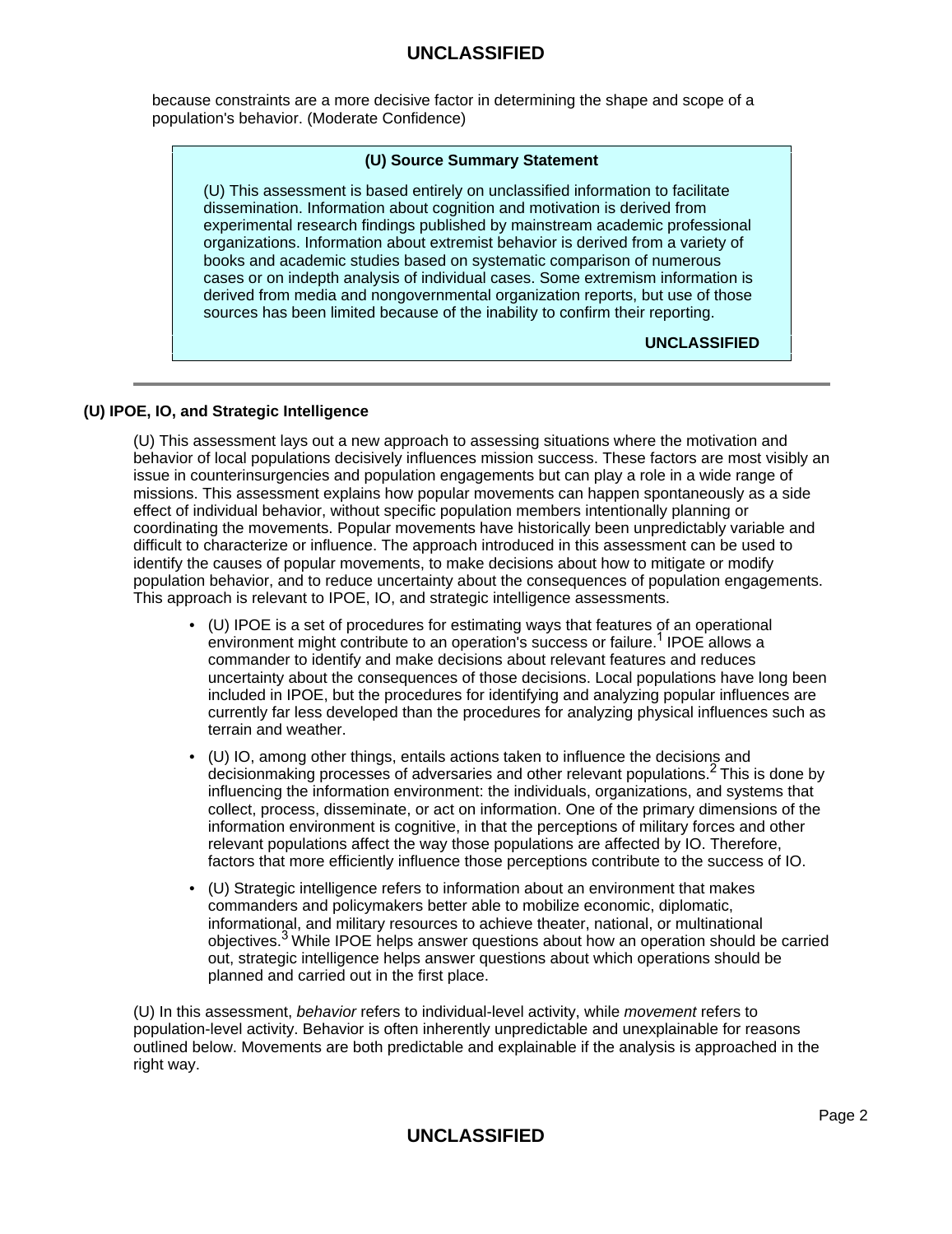### **(U) Current Approaches and Their Problems**

(U) Explanations as to why people or populations tend to engage in specific activities typically reference two types of causes:

- (U) Individual causes, such as motives, attitudes, personality, or values.
- (U) Social causes, such as culture, tribe, society, religion, or region.

(U) Both approaches fail to identify actual causes of behavior or to suggest viable reactions to behavior (see tone box below for alternative uses for some of these approaches). This section explains why both types of causes are not actually causes. The discussion here represents an alternative to the ways these topics are typically treated in IC assessments. The appendix presents evidence showing how these faulty explanations lead to faulty analyses.

#### **(U) Behavior Analysis**

(U) References to an individual cause (for example, a "profit motive," an "authoritarian personality," or "collectivist values") rely on circular reasoning. The only way to identify the cause is to identify its supposed behavioral outcome: for example, we know the person wants to get rich (has a profit motive) because he is seen trying to get rich, so saying that he tries to get rich because he wants to get rich has no analytic value. Using the individual cause to explain the behavior only restates what is already known.

(U) References to social causes also rely on circular reasoning. The only way to identify the social cause is to recognize its supposed behavioral outcome: for example, culture is usually defined to mean the customs, habits, traditions, and other normal practices within a society. We know that a person belongs to a certain culture because he tends to obey the norms of that group; therefore, saying that he obeys the norms of that group because of his culture has no analytic value. Using the social cause to explain the behavior only restates what is already known.

(U) Analyses employing other social categories such as ethnicity, religion, tribe, nation, class, and region similarly explain behavior by referring to a general description of the behavior itself. Analysts sometimes try to avoid circular reasoning by arguing that people's identification with these groups, rather than group membership itself, actually causes behavior. This approach fails as well—it trades the social cause of group membership for the individual cause of group identification. Both employ circular reasoning, so neither identifies actual causes of behavior.

#### **(U) Movement Analysis**

(U) In analyses of popular movements, individual causes are usually transformed into references to key leaders: the leaders want a population to behave in certain ways, so it does. Social causes usually take the form of group generalizations: the population is mostly made up of certain social groups that tend to behave a certain way, so the population also tends to behave that way. These approaches produce analyses that are only sometimes accurate and never actionable.

(U) Leadership statements are a poor tool for predicting or explaining popular movements. There is no reason to assume that a movement will always or even usually conform to the statements of its leadership, as population members may disregard, modify, poorly implement, or even be generally ignorant of leader commands. An analytic approach that relies on leadership statements also fails to explain those situations in which the movement does conform to leaders' instructions—it does not explain why the movement conforms—so an analysis of key leaders provides no information about what needs to change in order for the movement to change.

(U) Likewise, group generalizations are only sometimes accurate and rarely actionable. People talk about groups as if they were all separate and distinct entities, but members of different groups often think and act in ways indistinguishable from the thoughts and actions of members of other groups. There is no reason to assume at the outset that a movement will always, or even usually, mirror the group whose members make up most of the membership; making this assumption attributes behavior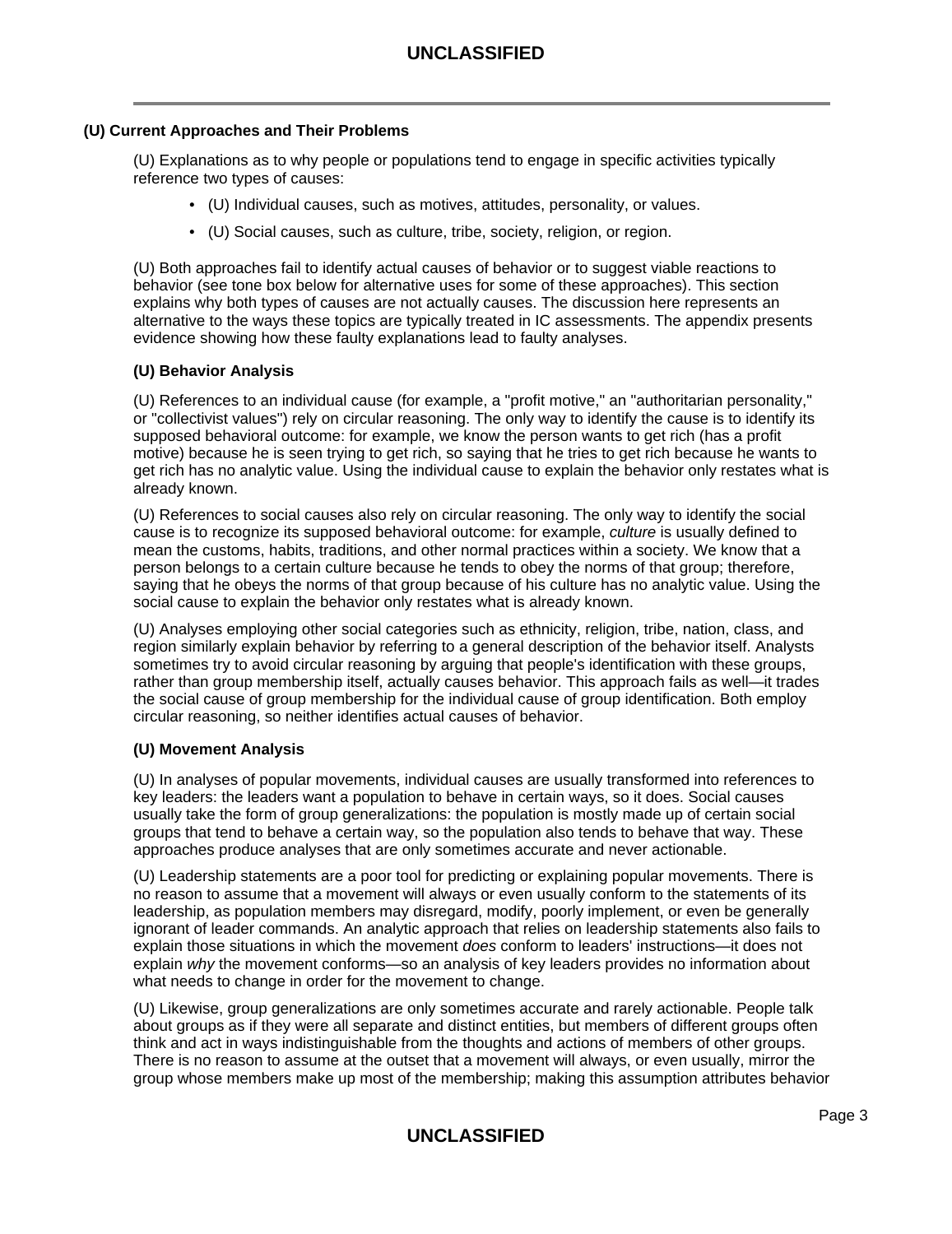to people who do not display it and fails to attribute behavior to people who actually do display it. This approach also fails to explain why a majority group tends to act the way it does, so a social-group analysis provides no information about what needs to change in order for the movement to change.

(U) The approaches noted above describe general behavioral tendencies without ever accurately identifying causes. Their use is unjustifiable in the explanation and prediction of individual behavior and ill-advised in the explanation and prediction of popular movements. The main problem with these and in davised in the explanation and prediction of popular movements. The main problem with the<br>approaches is that they provide no decision advantage. Decision advantage is the possession of information or analysis that enables a more appropriate decision than would otherwise be possible. To provide decision advantage, information or analysis must convey the range of choices, the range and likelihood of choice outcomes, or both. Information improves knowledge. Analysis improves insight. Decision advantage improves action. While current approaches can sometimes predict popular movements, they never explain movements in a way that identifies appropriate targets or viable courses of action.

### **(U) When Is Social and Cultural Information Important?**

(U) Social affiliations such as tribe and ethnicity, and cultural knowledge such as ideology and custom, cannot and should not be used in explanations of behavior. Such distinctions are like the colors and designs printed on the individual pieces of a jigsaw puzzle. At first, it may seem reasonable to explain why a particular puzzle fits together by referring to the picture that the assembled pieces display. In this explanation, the puzzle fits together the way it does because that is the only way the picture makes sense. In reality, the picture has nothing to do with how the puzzle fits together. The puzzle can only be assembled if the appropriately-shaped pieces are fit to one another, and virtually limitless combinations of colors and designs can be printed on sets of identical pieces to create puzzles that look different without actually differing in the shapes of the pieces or the manner in which they fit together. Often, like the color and design patterns on a puzzle, social and cultural distinctions are arbitrary: they commonly represent the results of historical and situational chance more than they represent the underlying factors that actually cause behaviors of interest. Those distinctions have little analytic value in that they rarely describe, explain, or predict behavior with any reasonable accuracy.

(U) However, different information is important under different circumstances. The markings on a puzzle, for example, may help a puzzle builder find pieces that are more likely to eventually fit together, and those markings may be invaluable when there is a need to talk about the puzzle with people who may not have the ability or inclination to discuss the individual pieces. Likewise, social and cultural distinctions may help people identify certain factors that actually make specific behaviors more likely, and those distinctions are invaluable in venues where precise information about causation is less important than the facilitation of communication and the establishment of common ground. Social affiliations and cultural knowledge are extremely important in intelligence collection, operational planning, and any other activity that requires interaction with local populations, as knowing the social and cultural distinctions that are important to those populations makes those interactions easier.

**UNCLASSIFIED**

#### **(U) Processes and Constraints**

(U) Intelligence production requires the identification of targets for collection and analysis. Motivation cannot be identified the same way many other intelligence targets are identified, because it is part of a random process. $c$  More information about a random process does not yield a decision advantage,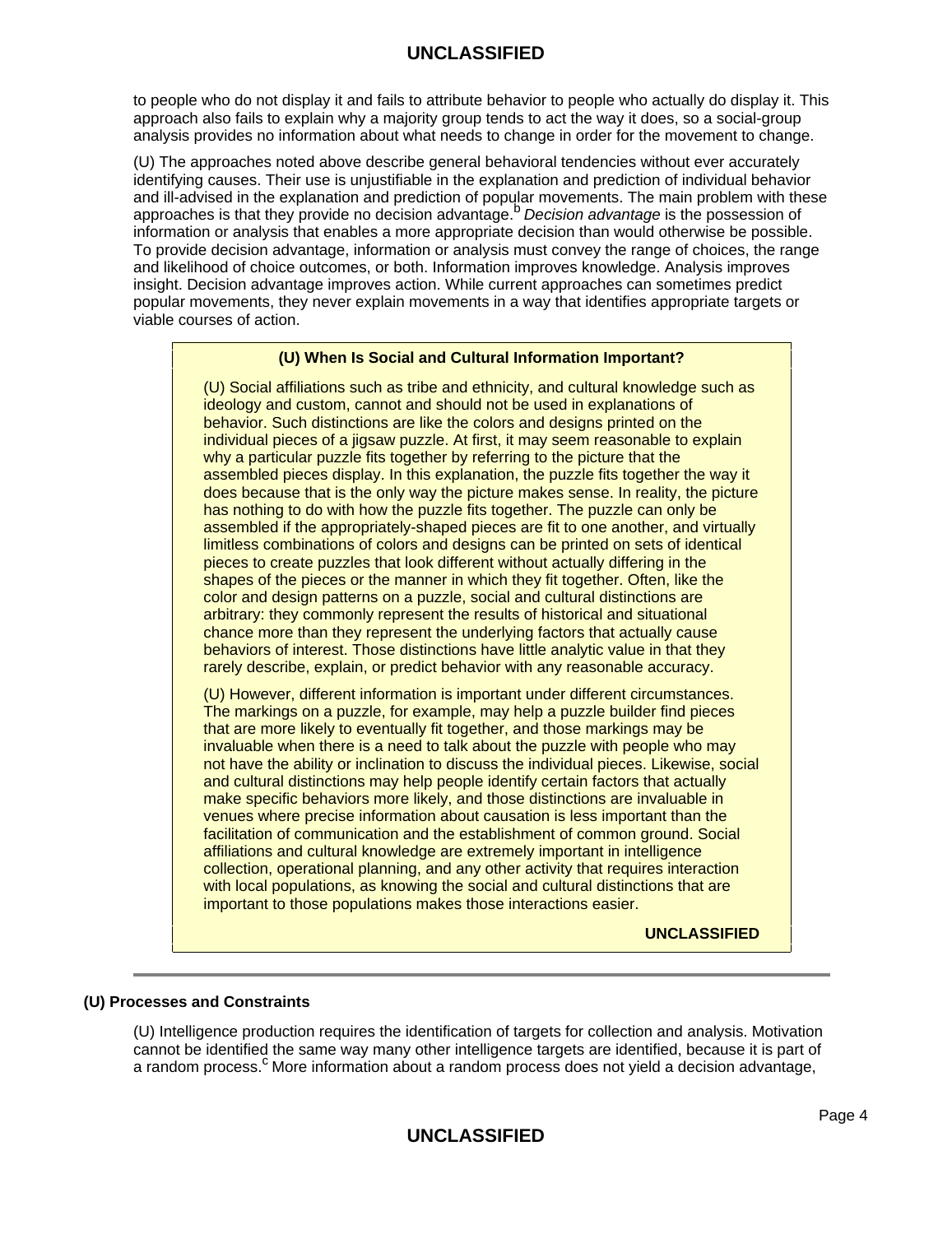whereas more information about an orderly (nonrandom) process does. Motivation cannot be understood without first understanding the difference between these two processes.

- (U) An orderly process is influenced by causes that are few enough in number and constant enough in nature to make it possible to precisely define which differences in the causes correspond to differences in the outcomes. The ability to observe consistent correspondence between cause and effect makes information about past instances of such processes helpful in predicting process outcomes.
- (U) A random process is influenced by causes that are great enough in number and changeable enough in nature to make it *impossible* to precisely define which differences in the causes correspond to differences in the outcomes. The inability to observe consistent correspondence between cause and effect makes information about past instances of such processes useless in predicting process outcomes.

(U) Treating motivation as a random process is a stark departure from the way motivation is typically understood and assessed. While no amount of information about a random process itself can predict its outcomes, information about factors that consistently constrain the range of possible process outcomes can allow for some limited prediction (see tone box below). Constraints are factors that make certain outcomes more likely than others. Sufficiently restrictive constraints can limit even a random process's outcomes to only a few possibilities.

# **(U) Why Does the Type of Process Matter?**

(U) As an analogy, an orderly process looks something like a shot in a game of pool. Determining where a single ball on a flat and otherwise empty surface will come to rest requires information about the ball's initial location, the direction and amount of force initially exerted upon the ball, and the amount of friction exerted upon the ball by the table surface. Recording this information each time a shot is made and recording the corresponding end position of the ball would allow for the identification of correspondence between certain initial conditions and certain end positions. Given this information, the end position of a ball in any particular shot would be predictable.

(U) In contrast, a random process would look something like hitting a cue ball onto a pool table on which many other balls—all in randomly determined positions—were already moving in varying directions and at varying speeds. As those balls bounced around the table, many of them would randomly and repeatedly impact the cue ball and one another, sending all the balls in new directions. The forces that determine the movement of all of the balls would be the same as in the orderly process analogy; however, the number and changeable nature of the additional balls would make the process random, which would make the final result of the shot uncertain.

(U) In the random process example, information about past shots would not predict future end positions. Making a shot and then observing a ball bounce off other balls before coming to rest at a particular point on a pool table would explain how that one ball came to that one position for that one time only. Other shots could just as easily hit different moving balls at different points, resulting in a different end position. A ball's end position at any point in the future would be unpredictable, even given identical starting positions. The only way to make a prediction based on past observations would be to unrealistically assume that all of the randomly inserted moving balls would impact and re-impact one another at the same time and in exactly the same way each time the cue ball was struck.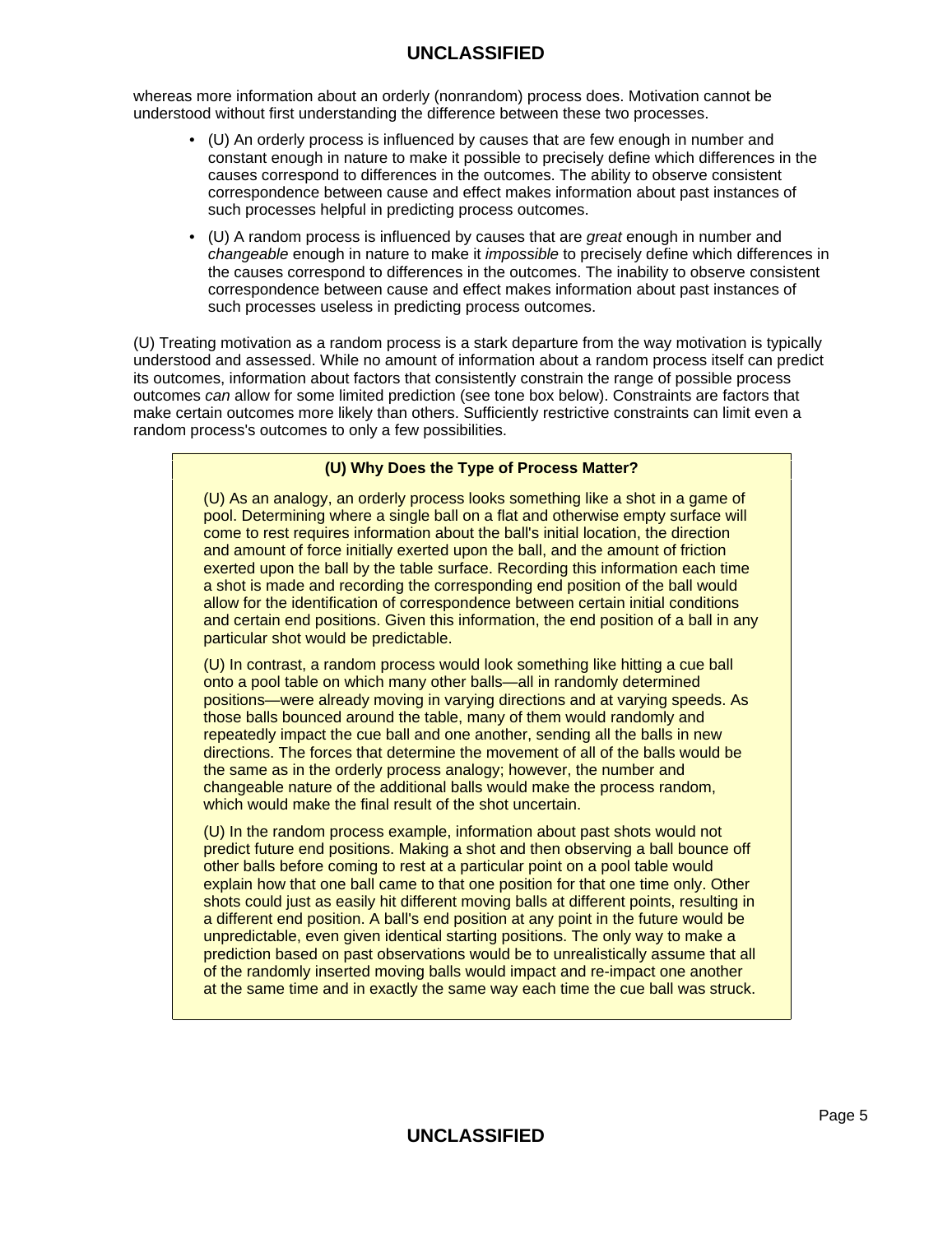

### **(U) Motivation**

(U) Motivation<sup>d</sup> is neurological activity that associates a person's experiences with innate drives. Human innate drives are relatively simple and few: except in cases of mental illness or disability, they are basically the same for all people everywhere. People experience feelings of satisfaction when they fulfill their drives and experience feelings of frustration when they fail to fulfill them.

(U) People engage with their physical and social surroundings in attempts to promote satisfaction and avoid frustration. When people can repeatedly associate certain aspects of these surroundings with satisfaction or frustration, their brains develop dedicated neural pathways that elicit behavior each time they are exposed to similar surroundings. This generally allows people to learn to behave appropriately in surroundings in which they commonly find themselves.

(U) For the purposes of this assessment, it is accurate enough to refer to a person's surroundings as constraints and to refer to a person's motivational neural patterns as cognition (see image below).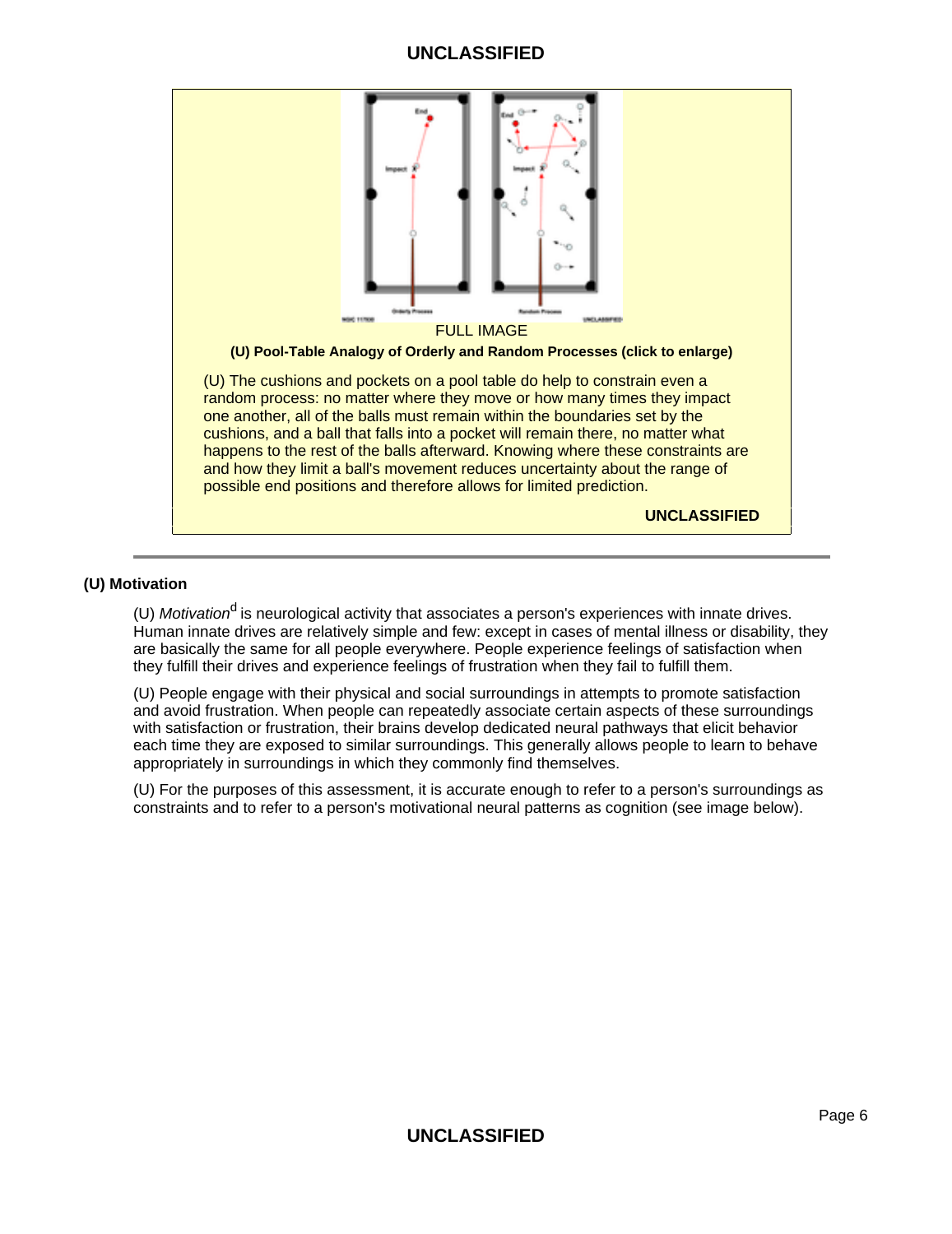

**NGIC 117931** 

**UNCLASSIFIED** 

#### (U) Motivation is a simple but random process. People interact with dozens of different and sometimes changing constraints every day, so cognition changes constantly as well. Because motivation changes constantly, it is extremely unlikely that any single, one-time set of events will consistently motivate a person for any extended period of time. Because the human brain is designed to remember the end result of those changes rather than the entire process, people are rarely well informed about those things that actually cause their behavior, and personal explanations of their

**(U) Diagram of Basic Motivation Process (click to enlarge)**

own behavior can rarely be trusted.

(U) This view of motivation runs counter to the way the topic is normally approached inintelligence assessments, and claiming that motivation is a random process may seem to undermine the possibility of actually assessing motivational influences on behavior. However, random processes do not necessarily have entirely random outcomes. The most reliable method for forecasting the outcome of a random process is to analyze that process's constraints. Therefore, the most promising method for forecasting behavior is to identify factors that limit the range of behaviors possible within a given setting. As it is easy to falsely attribute causation to some aspect of a person's surroundings, uncertainty about constraints can only be reduced through rigorous testing. A rigorous test entails not only finding reason to believe that a particular constraint actually limits the range of possible behaviors, but also finding reason to believe that other, equally-plausible constraints are not the actual causal factors instead. To use the pool-table analogy, evidence derived from weak testing does not differentiate between a certain end position that is the product of the bumpers and pockets being arranged in a way that made that position more likely and an identical end position that, instead, was simply the one-time product of a set of random collisions, regardless of the constraints' arrangement. Rigorous testing allow for the plausible explanation of behavior. Weak testing does not. A more complete discussion of the differences between weak and rigorous testing can be found in the appendix.

## **(U) Individual Behavior**

(U) This section uses the issue of violent extremism to illustrate how constraints affect individual behavior. The concepts and principles can be employed to explain all behavior; extremism is only used here because it was a convenient illustration for which good, systematic data could easily be found. This section gives only a general overview of the main constraints on behavior. The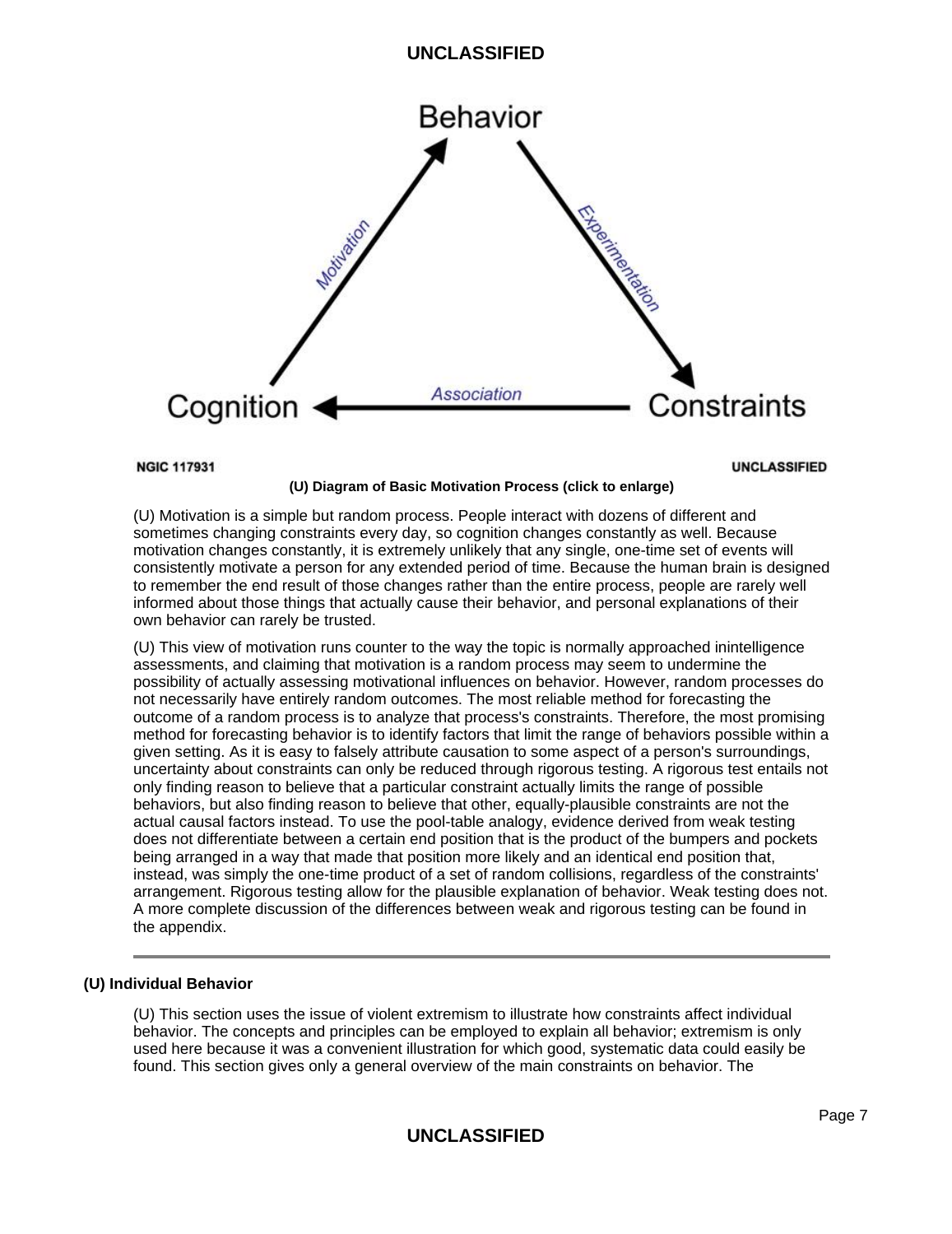information in this section is addressed in much more detail in the next assessment.

(U) Of the 315 suicide attacks that took place between 1980 and the end of 2005, 301 were associated with strategic campaigns designed to further the objectives of specific movements.<sup>4</sup> However, not all of these attacks were planned, implemented, or even ordered by the movements' professed leaders. The constraints that made people's behavior contribute to the goals of the extremist movement explain what made those people likely to engage in extremist behavior. A full discussion of the constraints that make this contribution likely must cover everything from a person's first contact with a movement to his or her actual engagement in the related behavior. Two general constraints account for this full path (see tone box below for summary).

### **(U) Constraint 1: Limitations on Intent**

(U) For people to engage consistently in any behavior, they must have the intent to engage in it. Intent constraints limit the range of things that people can desire, making certain intents more likely in the process. These constraints are partially a matter of analyzing the costs and benefits of an action. These costs and benefits are usually basic—food, shelter, reproduction, safety, friendship, and other factors that influence a person's physical well-being.

(U) In addition to costs and benefits, intent constraints are imposed through information from other people. Close social relationships in which people learn how they should or should not behave cause certain behaviors to become more likely. For example, in one systematic study of nearly 500 Islamic militants,<sup>5</sup> 70% were introduced to their respective movements through preexisting friendships like childhood friends, roommates, and classmates. Another 20% were introduced to the movements by their parents, brothers, first cousins, and in-laws. The last 10% came from radical Islamist schools, mostly in Indonesia, but those extremists amounted at most to about 10% of the total student body, eliminating school affiliation as the decisive factor in their radicalization. Moreover, most recruits from these schools were also connected to their recruiters through friendship and kinship. In cases where prospective extremists did not already have a longstanding relationship with their recruiters, those relationships were founded as a result of simple cost-benefit analysis. For example, over 80% of the extremists in one sample joined their respective movements while living outside their home country, usually as a result of frequenting the same Western European restaurants or mosques as their recruiters.<sup>67</sup> Most decided to frequent these places because they were looking for cheap halal food or because they were homesick and wanted friends, not because of political or even religious convictions.

(U) Once formed, these intimate groups impose intent constraints. People modify their cognition to conform to information obtained from other people, as long as that information is accompanied by emotional signaling and immediate feedback. Emotional signaling refers to the majority of natural human communication that involves body language and vocal inflections to convey what the communicator feels about the information being communicated.<sup>e</sup> Immediate feedback refers to public reactions to people's responses to information obtained from other people. One person communicates an emotional signal, sees the other people's response signals, then responds with another emotional signal, observes the next response, and so on. Repeated studies have show that these kinds of intent constraints happen in groups ranging in size from 4 to 12 people, with an average of 8 people.<sup>89</sup>

## **(U) Constraint 2: Limitations on Capability**

(U) Intent constraints, by limiting the range of things that people desire, make the intent to engage in certain behaviors more likely, but people must acquire the means to engage in a behavior before they will actually do it. Capability constraints limit the range of things that it is possible for a person to do, making certain forms of behavior more likely in the process. Many modern movements focus on capability rather than intent. For example, a large number of people who want to engage in an extremist act lack the practical knowledge needed to carry out an actual attack. The core members of many modern extremist movements devote most of their time and effort to providing operatives with the kind of practical information that allows people to act on their desires. The authors of extremist manuals from around the world tend to devote most of their attention to subjects like weapons making, tactics, first aid, and intelligence. When possible, they also provide hands-on training in

# **UNCLASSIFIED**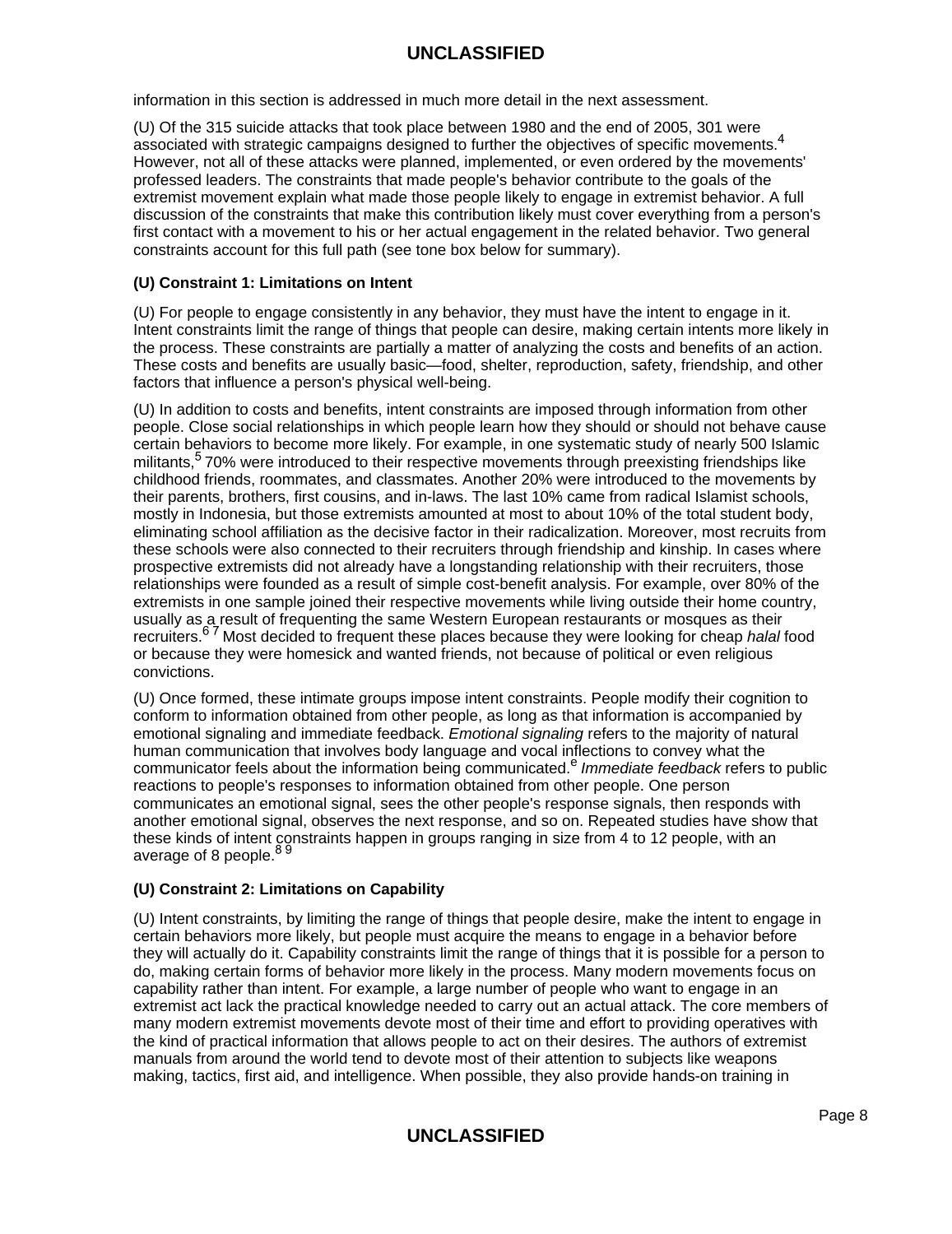these same subject areas.<sup>10</sup> In addition to training, even zealous extremists need money, weapons, and targets before they can actually act on their intentions.<sup>11</sup> Besides running training camps, this was al-Qaida's main function before post-9/11 operations dispersed its key members. In most cases, attacks conducted in the name of al-Qaida were carried out by operatives who approached movement members about procuring materiel support for proposed attacks.

### **(U) What Are Intent and Capability Constraints?**

(U) Intent constraints are based on simple cost-benefit analysis and on close social relationships in which people learn how they should or should not behave. Costs and benefits have the strongest effect when they relate to basic physical needs. Close social relationships have the strongest effect when people can see unambiguous and homogenous emotional signals and when they are required to publicly respond to those signals.

(U) Capability constraints are based on the physical and informational resources needed to engage in a behavior. Capability constraints are strongest when they allow only a small range of behaviors and when they allow a person to clearly see the connection between a behavior and its intended outcome.

(U) Constraints do not directly cause behavior in the same way that pulling a trigger causes a gun to fire. Constraints limit the total range of possible intents and capabilities. They make certain behaviors more likely by eliminating alternatives.

**UNCLASSIFIED**

(U) Both intent and capability constraints are necessary for a behavior to become likely; to some extent, they reinforce one another. Intent constraints make people more likely to want to behave in ways that corresponding capability constraints make possible, and making use of the opportunities provided by capability constraints makes it easier for people to want to engage in corresponding intent constraints (see tone box below for fuller discussion).

(U) Effective extremist movements take advantage of this reinforcement. For example, some of the movements most effective at maintaining member participation drastically limit member contact with outsiders,12 and challenging and dangerous training exercises often strengthen intent constraints by putting members in situations where they must rely on and communicate with one another.<sup>13</sup> Most extremists, regardless of when they join, do not actively support a movement until after they have been exposed to both kinds of constraints.<sup>14 15</sup>

(U) This is not to say that people who engage in a behavior all feel the same way about it. Syrian operatives in Lebanon were sometimes told they were driving a car full of supplies, when in fact the car was loaded with explosives that were detonated remotely.<sup>16</sup> Leaders of the Workers Party of Kurdistan were known to select several people to carry out suicide attacks, regardless of those individuals' wishes; those who refused the offer were executed in front of the others, who were then invited to accept.<sup>17</sup> However, in both coerced and voluntary incidents of extremism, people had been exposed to both intent and capability constraints before the behaviors were able to take place. The constraints were more decisive in determining whether a person would engage in an attack than were any ideas the attacker may have had about his or her activity.

# **(U) Are Constraints Just Another Word for Culture?**

(U) It may seem that because intent and capability constraints are parts of a person's culture, there is essentially no difference between saying that intent and capability constraints constrain behavior and saying that culture constrains behavior. In a sense, this is true: constraints involve consistent engagement in certain behaviors, which is one definition of culture.<sup>f</sup> The differences in the approaches lie in their precision and in the degree to which they improve decision advantage.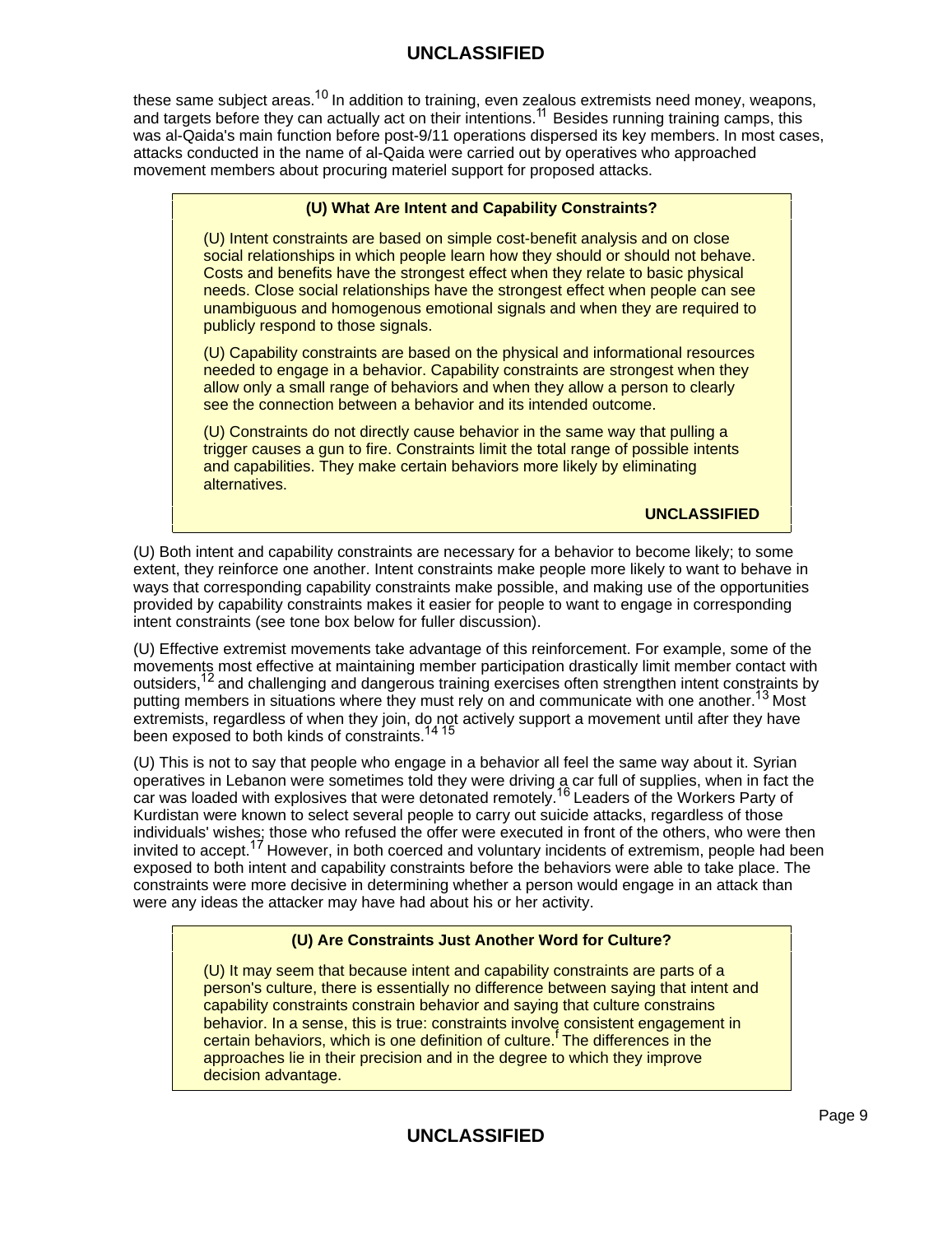(U) For example, say that members of a society tend to espouse a cultural code of conduct, such as an honor code. To say only that this honor code constrains behavior may be true, but it is definitely useless. How and in which situations does it constrain behavior? For the honor code to be analytically useful, the analyst would need to define what factors make it possible and desirable to behave in a way that the code dictates. If the analyst were able to identify these factors, the honor code could be said to constrain behavior, but at that point the code itself would be irrelevant to the analysis: once the intent and capability constraints that make the honor code effective have been identified, the constraints can explain the behavior without any reference to the code at all. The same is true of ethnicity, religious affiliation, class, tribe, and all other social groupings: they are only important when constraints make them important, and constraints can be important without them. Therefore, culture and other social groupings are not necessary to explain or predict behavior.

(U) Additionally, understanding the honor code would not improve decision advantage. The fact that nearly all members of a population know and adhere to a cultural honor code may in some cases serve as a reliable predictor of behavior, but that fact does not provide options for changing the behavior or for appropriately reacting to a popular movement.

(U) While the approach advocated in this assessment is an alternative to dominant focus within the IC on "culture" and "social factors," it should be made absolutely clear that this assessment does not argue that culture is irrelevant. It only argues that most cultural things constantly change in their effects on behavior, and that nothing that variable should be used as the basis for analysis. Sometimes, certain cultural things are consistent enough in limiting the range of what people can do or want that there is good reason to identify and analyze them. It is those things—and only those things—that comprise constraints. Constraints are those things, cultural or otherwise, that have the potential to be consistently both relevant to and useful for the analysis of behavior.

**UNCLASSIFIED**

(U) Differences in behavior are not caused by differences in the ways individual people think. All people, setting aside the impaired and mentally ill, think essentially the same way. They have to, for they all have roughly the same kind of brain with which to do their thinking. Differences in behavior are caused by differences in constraints.<sup>9</sup> Intent constraints are necessary for people to want to engage in a behavior, while capability constraints are necessary for people to be able to engage in the behavior. Analyzing behavior in terms of these constraints is accurate and automatically increases decision advantage by identifying targetable influences.

#### **(U) Popular Movements**

(U) Strong constraints play a more decisive role in producing a popular movement than do any individual people who participate in that movement, including those people whose participation is highly visible. Intent and capability constraints are more important than details of leadership and ideology: effective tactics, techniques, and procedures (TTP) can be implemented even in the absence of key leaders or ideological common ground so long as strong intent and capability constraints are in place.<sup>18 19</sup> A person's membership in a movement does not mean he or she acts with the intention of furthering the movement's goals. That is what makes popular movements difficult to analyze: members' behaviors further the movement goals as a side effect. Movements that house effective constraints tend to have members who more consistently engage in behaviors that further the movement's goals.

(U) The strength and arrangement of intent and capability constraints determines the extent to which a popular movement can be understood, predicted, and modified through intervention. The fewer

**UNCLASSIFIED**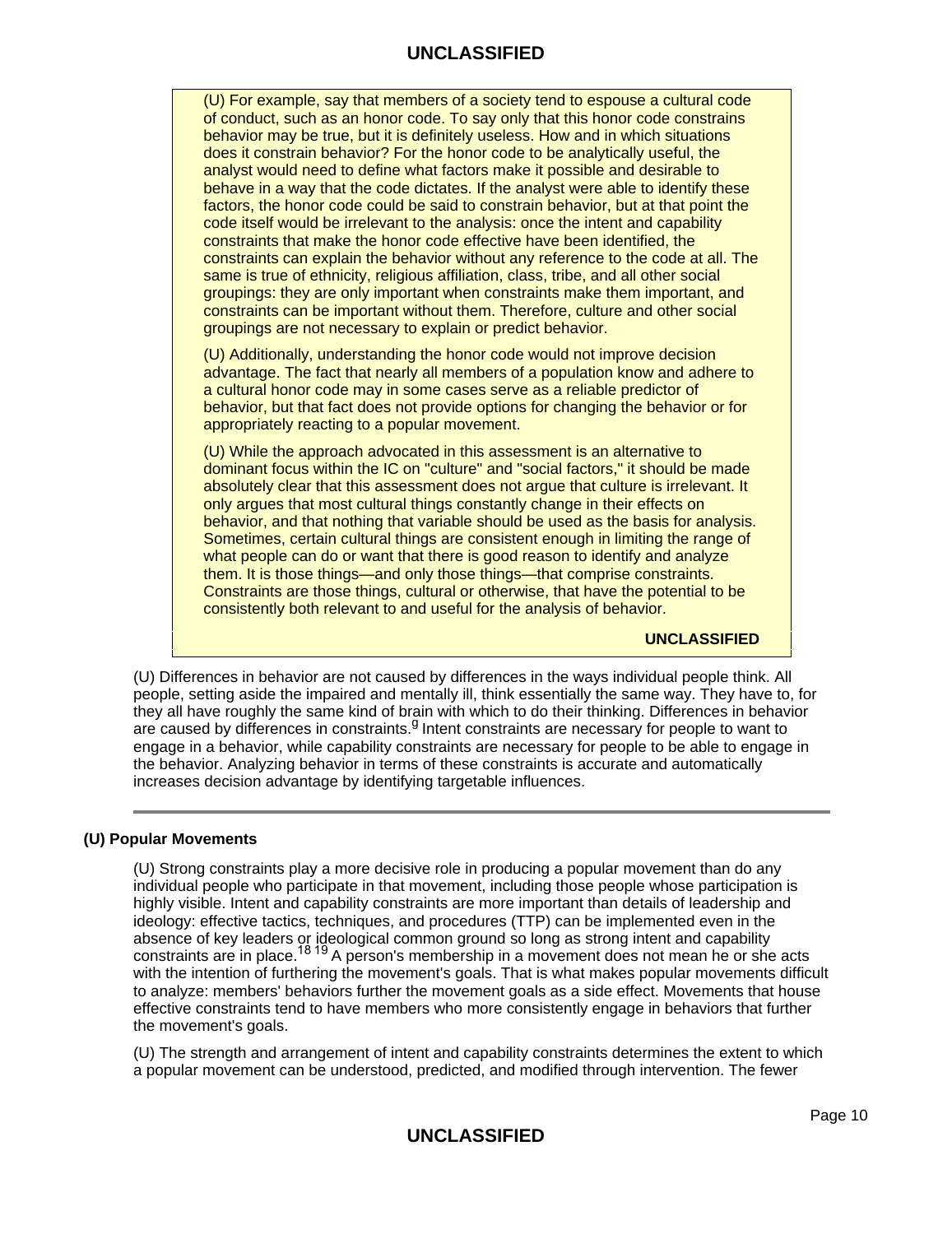potential behavioral outcomes a constraint allows, the stronger it is. The strongest possible constraint would allow movement members to engage in one and only one behavior once exposed to the constraints. Strong constraints reduce uncertainty about the number of potential behaviors in which movement members can engage (see tone box below).



## **(U) Centralized Arrangement of Constraints**

(U) Authorities in institutionalized movements like militaries and governments intentionally arrange strong constraints in ways that make the movements' members likely to behave in ways that conform to the movements' goals. Centralized arrangement of constraints can be very effective: authorities use their positions of relative power to remove or sanction people who refuse to operate within the constraints and to promote or reward those who conform. Maintenance of a centralized arrangement of constraints facilitates a command and control structure: superiors give orders to subordinates who then obey in order to gain reward or avoid punishment.

(U) Once people enter a highly centralized arrangement of constraints, their behavior becomes predictable based on the orders of their superiors and the resources of the movement. A graphic representation is shown below. Centralized arrangement of constraints allows for few behavioral outcomes apart from those desired by the arranging authorities. However, this efficiency comes at a price: centralized arrangement of constraints requires constant upkeep and supervision in order to ensure that all constraints remain in their intended arrangement.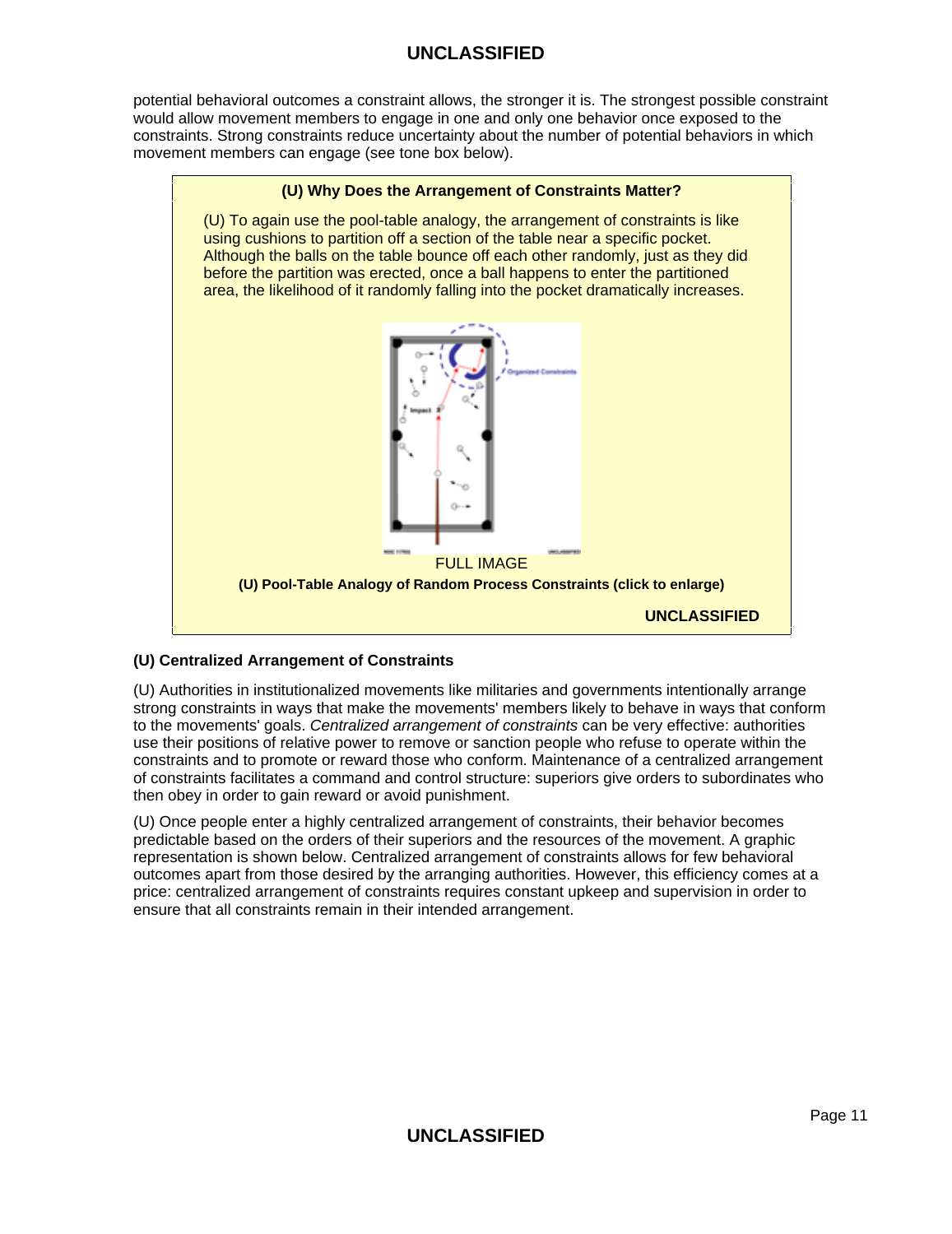

**NGIC 117933** 

**UNCLASSIFIED** 

### **(U) Centralized Arrangement of Constraints (click to enlarge)**

(U) The activities of movements that exhibit a centralized arrangement of constraints can, to some extent, be predicted based on the actions of those movements' leaders. However, it is a mistake to assume that an insurgency and other popular movements have a centralized arrangement of constraints simply because they have people who can be identified as leaders. A person's claim to leadership is not proof of centralized arrangement of constraints. Centralized arrangement needs to be established by evidence, not assumption.

## **(U) Distributed Arrangement of Constraints**

(U) A distributed arrangement of constraints makes specific behaviors more likely without the need for a centralized arranging authority or command and control structure. Distributed arrangement emerges naturally when people become networked through interactions with one another. These networks require no leaders, as every member of the network is a decisionmaker with the ability to either allow or deny the actions of other members. Distributed arrangement of constraints makes popular movements more likely without requiring any intentional direction or control. Instead of empowering superiors to dictate the behavior of subordinates, distributed arrangement regulates and facilitates certain behavioral outcomes as a side effect. The activities and resources of all of the network members make certain behaviors more likely without those activities and resources ever being deliberately mobilized for the movement's express purpose. These behaviors aggregate into popular movements without the need for much coordination.

(U) Once people enter a distributed arrangement of constraints, their behavior becomes more predictable based on the constraints themselves. Distributed arrangement of constraints allows for many behavioral outcomes apart from those relevant to the movement. Distributed arrangement is less efficient than centralized arrangement in terms of producing large-scale action, but distributed arrangement requires little to no upkeep: the arrangement arises from those activities in which network members participate as part of their everyday lives.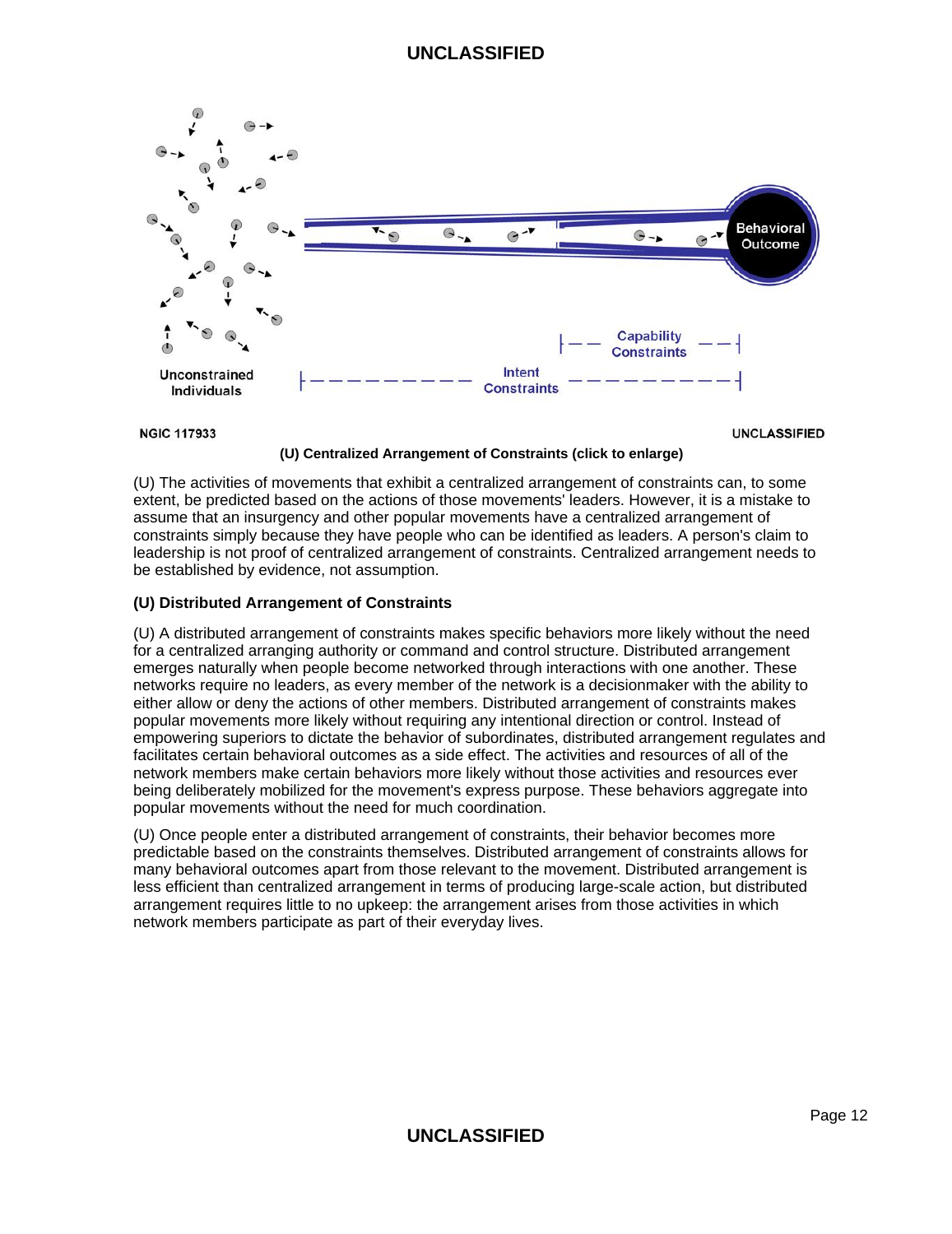

**NGIC 117934** 

**UNCLASSIFIED** 

#### **(U) Distributed Arrangement of Constraints (click to enlarge)**

(U) Most popular movements result from distributed arrangement of constraints. Al-Qaida's recruitment activities illustrate one aspect of distributed arrangement: prospective members usually seek out the movement themselves, and less than 20% of those are eventually admitted, with very little attention paid to actual recruitment and retention activities.<sup>20</sup> The fact that al-Qaida does not need to actively convince people to participate suggests that the constraints that make such participation likely are present in the everyday lives of those prospective members. The arrangement of those constraints emerges from those people's daily activities independent of any strategic doctrine, policy, or command and control structure.

(U) There are extremely few examples of naturally occurring popular movements that approximate the degree of centralized arrangement that characterizes highly institutionalized movements like those found in conventional warfare. Movements can result from both distributed and centralized constraints, but changing those patterns by focusing on the intentions and interests of key individuals is only possible in the case of centralized arrangements. In all other cases, the movement emerges spontaneously. Influencing or removing the individuals and groups involved has little lasting effect on the movement, because those individuals and groups are not the decisive factor. The constraints cause the movement. Because of this, identifying constraints contributes directly to decision advantage. Knowing what constraints make a movement more likely automatically identifies potential targets for engagement.

#### **(U) Operational Implications**

(U) Achieving popular support may be an inappropriate objective in counterinsurgency and population engagement. Insurgents do not need a majority of popular support to carry out their activities. They only need enough appropriately placed individuals to make use of constraints that allow them to advance their strategic objectives. The same is true of counterinsurgency operations. Of course, it would be nice if the majority of the population openly denounced insurgents and their goals, but in many cases that is a highly unrealistic expectation.

(U) A RAND corporation study that examined 648 extremist movements that operated between 1968 and 2006 found that all of the movements that had ceased operations did so for one of four reasons:<sup>21</sup>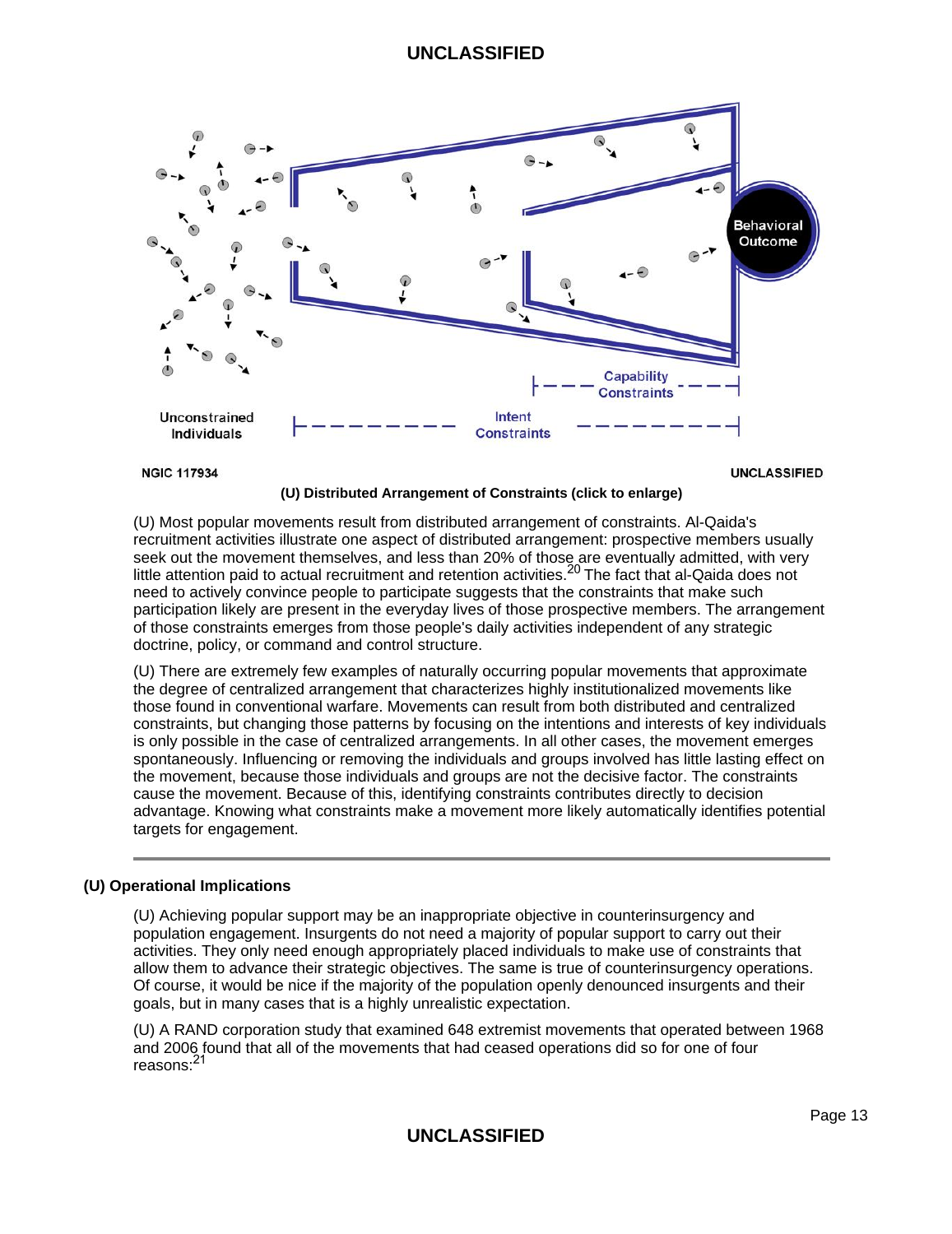- (U) 43% became participants in the mainstream political process.
- (U) 40% were broken up by police efforts.
- (U) 10% accomplished their goals.
- (U) 7% ended through military intervention.

(U) Assuming that a successful insurgency is an unacceptable outcome, there remain three options for successful counterinsurgency operations. Of those three options, two entail the targeting and manipulation of constraints. The first—integrating extremists into a mainstream political process—involves the provision of intent and capability constraints that make it easier for people to engage in that mainstream movement than it is to engage in the disruptive movement. The second—breaking up a popular movement through police efforts—involves simply disrupting the constraints that make it easy for people to engage in behavior that supports the movement. The third option is to neutralize the majority of movement members through military intervention, which, historically, has been a very difficult outcome to achieve (see tone box below).<sup>22</sup>

(U) Individual actors are appropriate targets only when the neutralization of the actors will neutralize the constraints. For example, because a centralized arrangement of constraints allows prominent members of a movement to direct the behavior of other members, eliminating those prominent members will sometimes disrupt the other members' behavior. On the other hand, eliminating prominent members of a movement that employs a distributed arrangement of constraints only aggravates remaining members who otherwise may have previously lacked the intent constraints necessary to carry out actual behavior.

(U) For example, an analysis of 3 years of suicide bombings in Israel revealed that Israeli operations that killed prominent members of extremist movements precipitated an increase in extremist attacks, while operations that resulted in the deaths of solely Palestinian civilians did not.<sup>h</sup> The authors of the assessment concluded that removal of high-profile members of the movement strengthened pressure on other members to carry out extremist operations. Lower-profile preventative arrests were more effective in the long run.<sup>23</sup> The conclusions of the study suggest that the only time a person should be considered a target is in the context of a "ticking bomb" scenario: when the person, if not neutralized in the very near future, will in some way directly contribute to an operational defeat. In such cases, the imminent threat posed by the person warrants the targeting. In all other cases, this study in particular—and the logic behind the principle of constraints in general—suggests that it makes more sense to target the constraints.

## **(U) Why Not Target Individuals?**

(U) For a unit to use a terrain feature such as a hill to gain a tactical advantage over the enemy, it does not have to convince the hill that it should help. The unit can simply recognize that gaining control of the terrain feature offers an advantage to it and denies that advantage to the enemy. Successful insurgencies recognize and take advantage of constraint terrain as well as physical terrain.

(U) People behave the way that they do only because they are responding to constraints. Neutralizing individuals—civilians or enemy combatants, through kinetic or nonkinetic means—has little effect on insurgent or population behavior because it fails to affect the distributed arrangements of constraints that make up the key terrain. As long as insurgencies have control of key constraint terrain, they have an advantage. As long as that terrain goes unsecured or unmodified by the insurgency or the counterinsurgency, there can be no lasting influence upon a population.

(U) As an analogy, consider a conventional combat example in which the enemy occupies a hill that imparts a definite strategic, as well as tactical, advantage and from which the enemy force maintains a route that allows for fresh supplies, reinforcements, and everything else it needs to continue its occupation of the hill.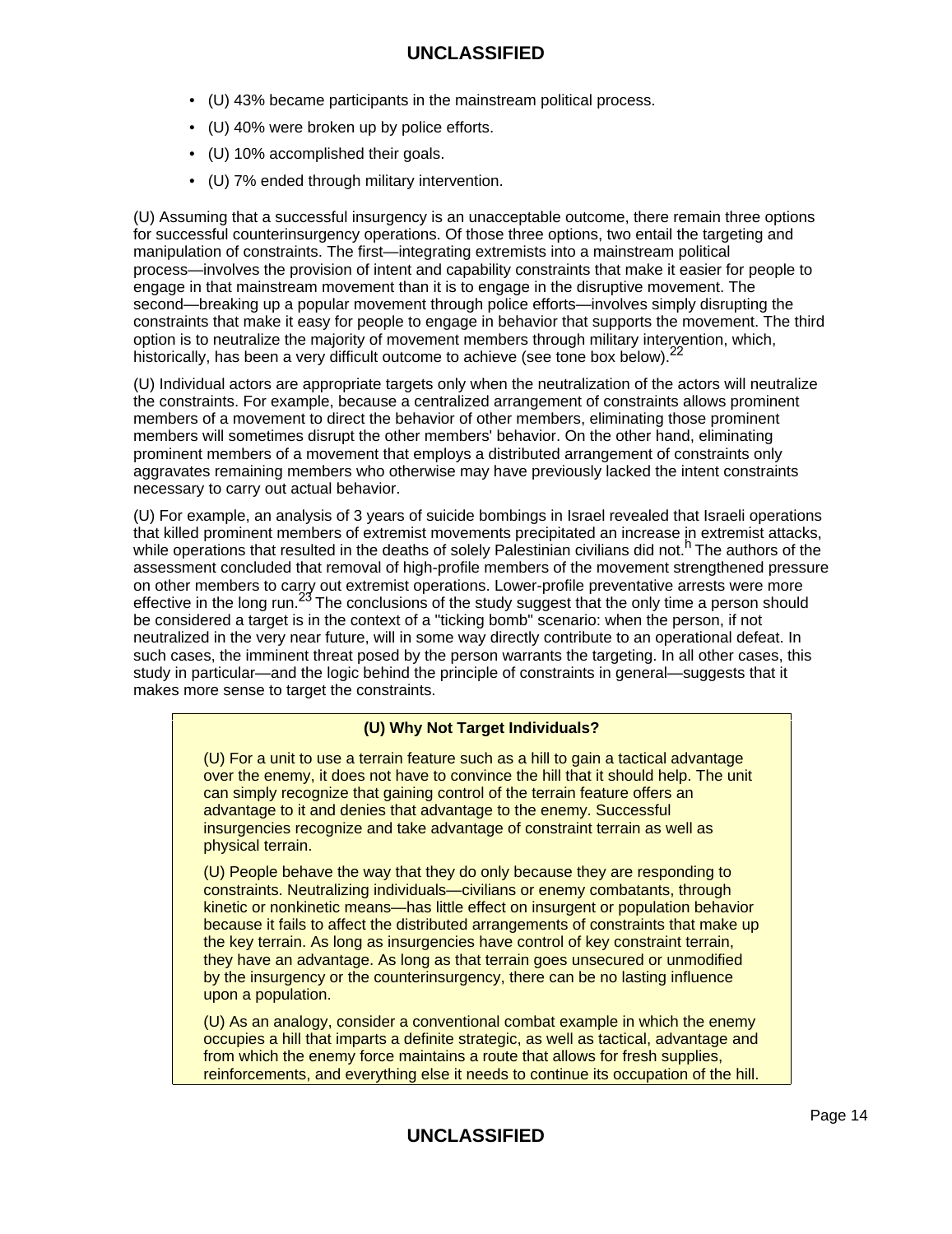Consider an engagement that resulted in the neutralization of certain key enemy personnel, but which never even had the potential to dislodge the enemy from its position or to cut off its continued reinforcements. Such an engagement would produce a tactical victory, but a meaningless one. Neutralizing individual insurgents or engaging with individual members of a population while failing to modify constraints is like neutralizing individual enemy combatants without ever securing the key terrain that makes the combatants a problem in the first place.

### **UNCLASSIFIED**

(U) Insufficiently precise alteration of constraints can carry unintended consequences significantly worse than the consequences of taking no action at all. Not every opportunity to disrupt a radical relationship, impede training, or stop a transfer of resources should be exploited. Poorly targeted operations, such as operations that use group identity labels to identify targets, run the risk of never targeting many of the members of a problematic movement, as well as the risk of inadvertently targeting many people who do not belong to, or may even oppose, the problematic movement. Some examples follow:

- (U) Disrupting the activities of a radical mosque or school that has connections to extremist movements fails to disrupt constraints in a way that deters extremism, because the members of the mosque or school who are the real extremists tend to radicalize in smaller-group settings. Denying access to the physical structure and resources of a school, imposing secular reforms, or otherwise intervening in the schools would force the students into the types of small-group settings that make stronger intent constraints possible.
- (U) Targeting the membership or activities of a distributed network because of its connections to extremists fails to disrupt constraints in a way that deters the problematic behavior, because doing so would target too many of the wrong people. Most members of such networks are not extremists. Disrupting the activities of the network would provide both extremist and nonextremist members with shared experiences, whereas previously they only had their network affiliation in common. This could serve as a basis for developing intent constraints necessary to radicalize the nonextremists.
- (U) Targeting a specific ethnic, religious, or geographic population in which a problematic behavior is common fails to guarantee disruption of constraints in a way that deters the behavior. Any campaign that attempts to reduce extremism by targeting that population would fail to target extremists who were not part of the population and would make it clear to the nonextremist portion of the population that they were thought to be extremists, when they in fact were not. The targeting itself could create common ground between nonextremists and extremists where they may have had no previous basis upon which to interact regularly.

(U) Targeting constraints holds the most potential to reduce behavior that supports problematic movements when those constraints are accurately targeted. The key is to modify constraints in a way that people who would use them to regulate and facilitate problematic movements cannot do so with as much ease, without unnecessarily disrupting the people and environments that are associated with those constraints.

## **(U) Conclusions**

(U) Approaches to IPOE, IO, and strategic intelligence that attempt to take population influence into account have traditionally focused on factors that fail to impart a decision advantage. This assessment offers the basis for an alternative approach to such efforts. This new approach focuses on the factors that actually cause behavior and make popular movements more likely to occur. This approach is a useful departure from current, more problematic, approaches, in that it offers to provide both accuracy and decision advantage. However, it requires more specific definition before it can be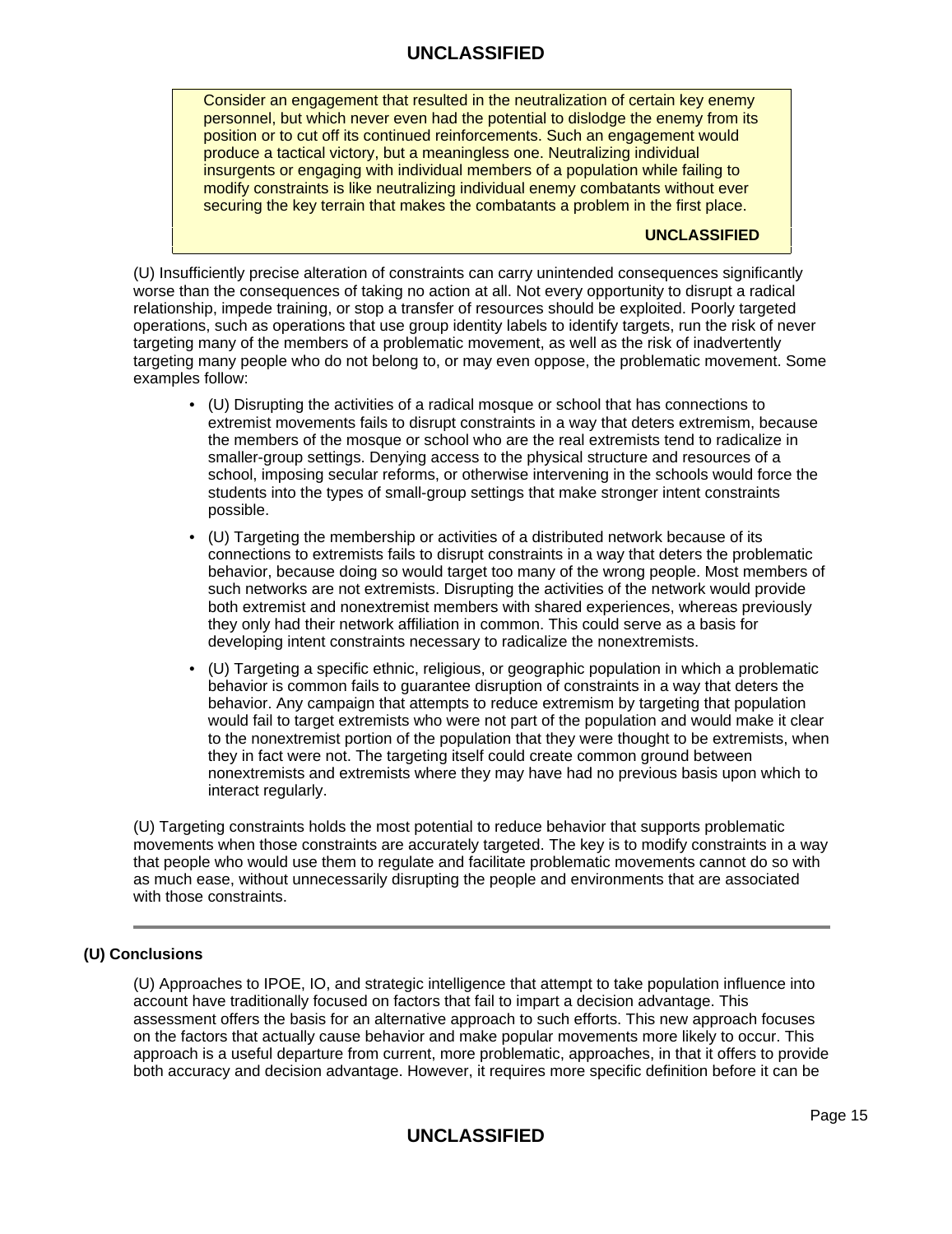directly implemented in intelligence or field operations. Those specifics will be provided in the subsequent assessment.

(U) Motivation cannot be targeted. Attitudes, opinions, emotions, and beliefs change too quickly and in response to too many different factors for a "hearts and minds" operation to be lastingly successful. Constraints, on the other hand, can be targeted. Modifying intent and capability constraints should modify individual behavior and popular movements more effectively than neutralizing specific actors. The main quality recommending the development and implementation of this approach is that it proposes realignment of the focus of IPOE, IO, and strategic intelligence in counterinsurgency and population engagement operations to conform to a more accurate view of how individual behaviors and popular movements are actually produced. Addressing these issues with more justified assumptions increases the chances of achieving decision advantage. Eliminating the problematic approaches eliminates an unnecessary obstacle to waging a successful campaign.

#### **(U) Consideration of Alternative Analyses and Contrary Evidence**

(U) Alternatives to the proposed approach are addressed within the body and appendices of the assessment itself.

#### **(U) Intelligence Gaps**

(U) Intelligence gaps related to this approach will be fully discussed in the next assessment, which focuses on metrics and analytic techniques.

### **(U) Appendix: Weak and Rigorous Testing of Constraints**

(U) A rigorous test examines information that gives reason to believe that a particular constraint actually limits the range of possible behaviors, as well as information that gives reason to believe that alternative constraints are not the actual causal factors. Evidence of reliable constraints depends upon both the presence of strengthening information and the absence of weakening information. In order to state with confidence that a particular constraint makes a particular behavior more likely, it must be shown that most people exposed to a constraint engage in the behavior and that most people not exposed to that constraint do not engage in the behavior. It must also be shown that few people exposed to the constraint fail to engage in the behavior and that few people not exposed to the constraint do engage in the behavior.

(U) Evidence derived from tests that do not satisfy all four of these criteria could just as easily characterize random outcomes resulting from a random process, as opposed to predictable outcomes resulting from reliable constraints. (To use the pool-table analogy, evidence needs to show that a ball's end position resulted from the bumpers and pockets being arranged in a way that made that position more likely. Otherwise, it should be assumed that any particular outcome is simply the product of random collisions.) The purpose of rigorous testing is to reduce enough of the uncertainty surrounding random-process constraints to be able to make accurate and reliable predictions regarding process outcomes.

(U) As an illustration, most extremism research that focuses on reasons why extremists engage in extremist behavior relies on weak testing. Unsupported assertions about the causes of extremist behavior regularly appear in media, academic, and government assessments, including Intelligence Community assessments. The following are some of the most common problematic assertions regarding extremist behavior:

- (U) People turn to extremism because of poverty, relative resource deprivation, or government irresponsiveness.
- (U) People are recruited to extremism when they are young, naïve, and vulnerable.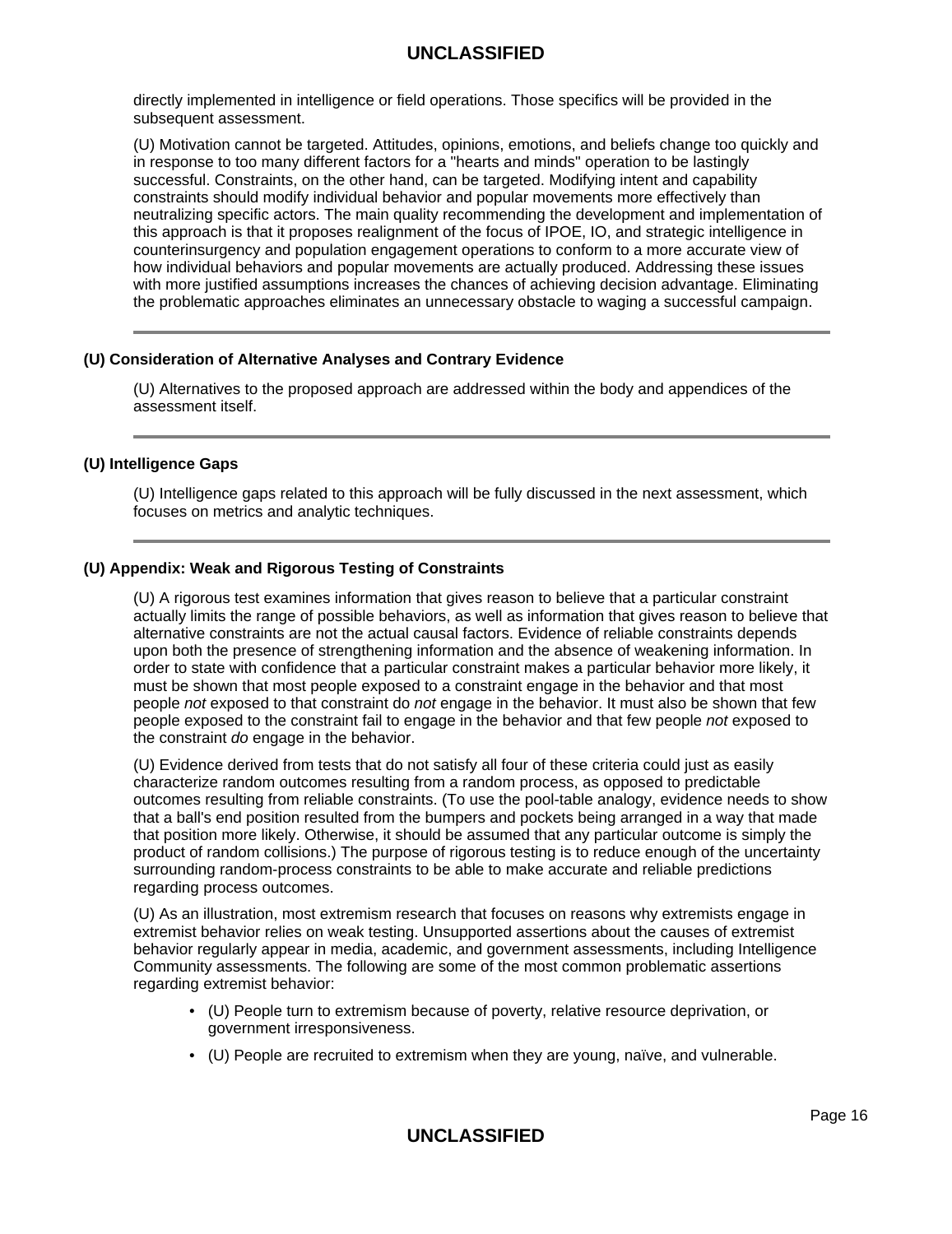- (U) Extremists are pathologically angry, depressed, aggressive, or in some other way damaged by emotional or personality flaws.
- (U) Extremists do what they do because they espouse an ideology that dictates that they should.
- (U) Extremists do what they do because of their identity.

(U) None of these explanations of extremist behavior stands up to rigorous testing. While it is true that some extremists are poor, were raised in a radical religious environment, are mentally unstable, hold strong ideological convictions, or belong to specific cultures or identity groups, available systematic findings fail to support the proposition that any of these factors consistently constrain  $c$ ognition, and none of these factors reliably predict extremist behavior.<sup>24</sup> None of these explanations reliably distinguish extremists from nonextremists.<sup>25</sup>

(U) The following subsections address several weakly tested assertions in light of evidence primarily derived from Marc Sageman's study of 500 extremists from Islamist movements<sup>26</sup> and Robert Pape's Chicago Project, which studied all 462 operatives who carried out all of the 315 successful suicide attacks that took place between 1980 and the end of 2005.<sup>27</sup> These are the most systematic studies of extremist behavior currently available and offer a well-bounded problem set for discussing the issue of behavior as a whole.

### **(U) Economic and Social Frustration**

(U) Lack of resources and the lack of opportunity to gain resources have both been advanced as causes of extremism, but the connection between poverty and extremism fails to stand up to rigorous testing:

- (U) 66% of the extremists in Sageman's sample came from upper- or middle-class households.
- (U) The same percentage held careers in professional or semiprofessional fields.
- (U) Only 17% of the suicide attackers in Pape's sample were poor or unemployed.
- (U) The rest were actively employed, many of them quitting their jobs only a few days before they carried out their attacks.

(U) One specific version of the economic frustration assumption posits that young men in population-heavy areas like those in certain portions of the Middle East join extremist groups out of frustration at not being able to find a wife or start a family. This assertion lacks evidence. In Sageman's sample, 75% of the extremists were married. Most of those had children. Government irresponsiveness lacks support as a causal explanation as well. Most extremists in Sageman's sample grew up and lived in countries or areas where they had regular access to social services and the rule of law.

#### **(U) Radical Education of Vulnerable Targets**

(U) Another problematic assumption commonly employed is that extremists are recruited when they are young and inexperienced, making them more susceptible to propaganda and other "brainwashing" tactics. This assumption holds that people become extremists because they are indoctrinated into such support from a very young age, often by "preachers of hate" who operate radical religious schools. While such schools certainly exist, the brainwashing argument fails to stand up to rigorous testing, as Sageman's study shows:

- (U) The average age at which an extremist joined the movement was 26 years, well beyond the vulnerability of school age.
- (U) 87% of the specifically Islamist extremists received a secular education.
- (U) 10% grew up Christian.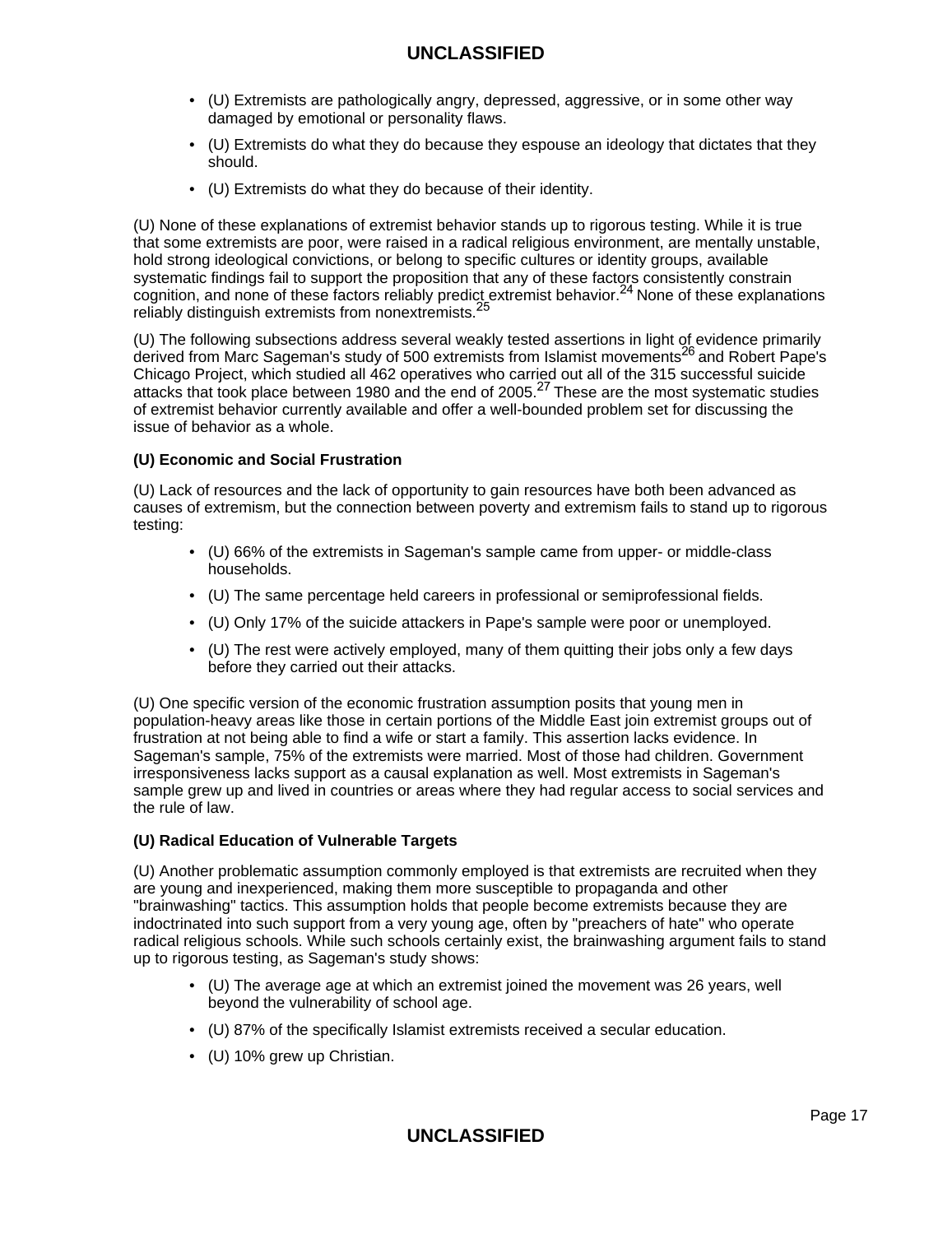• (U) 62% had at least a college education.

(U) If anything, most of the extremists were underexposed to Islamic education. Most of their degrees were in technical fields. They had had relatively little educational exposure to Islamic doctrines.

### **(U) Mental/Emotional Problems**

(U) Until recently, most of the scholarly work on the psychology of extremism assumed that extremists possessed deep personality flaws. The prevailing explanation of suicide extremism, for example, was that suicide extremists were like any other suicide: the extremist found his life unbearable to a point that he wanted to end it, and the extremist act was just a more visible and meaningful way of doing what he wanted to do anyway. Virtually no information based on rigorous testing supports this view.

(U) Extremists do not exhibit qualities that strongly correspond to any accepted psychiatric measures of mental illness or personality disorder.<sup>28 29</sup> In fact, there is some indication that those few extremists who slightly exhibit such qualities are dissuaded and sometimes actively shunned from the movements they seek to join.<sup>30</sup> Extremists do not hate democracy, liberty, or freedom. Survey data reliably show that most Muslims who support suicide terrorism and trust Usama bin Laden also favor elected government, personal liberty, educational opportunity, and economic choice.<sup>31</sup> By all indications, extremists tend to be sane, calm, and in many cases even pleasant. In the vast majority of cases in both Sageman's and Pape's samples, extremists did not even have a criminal background. Extremists do not exhibit any common set of psychological characteristics or fit into any particular set of personality profiles.<sup>32</sup>

### **(U) Ideological Dictates**

(U) Extremists' explanations of their actions, including invocation of doctrine, grievances, or other rationales, are a poor basis for explaining or predicting extremist behavior. While many extremist groups in the world use some form of religion to justify their actions, the extremists themselves do not seem to be motivated by ideology. Of all suicide attackers in Pape's sample, less than half were associated with Islamic fundamentalism. When the extremists themselves explain their actions in court testimony, interviews, letters, and videos, doctrinal justifications and promises of heavenly rewards receive only passing mention, if any at all.

(U) One of the most telling illustrations of this point comes from Hizballah, with its explicitly Islamist message, and seems to indicate some form of ideological motivation among its members. Pape identified the ideological affiliation of 38 of Hizballah's 41 suicide attackers. Only eight were Islamic. Three were Christian. The majority—27 attackers—were secular, mostly communists or socialists. The Islamist movement facilitated these people's actions, but the motivation to undertake those actions in the first place probably did not come from the movement's professed ideology.

(U) Extremists commonly cite what they see as unjust meddling in their societies and violence committed against populations with whom they identify as justification of their actions. However, these grievances fail as a causal explanation because such an explanation does not stand up to rigorous testing: many people with those same grievances do not engage in extremist behavior, and many people who do not have these grievances do engage in extremist behavior.

## **(U) Identity**

(U) Researchers and commentators sometimes point to high incidences of extremism among certain ethnicities, nationalities, or other social groups as evidence of a causal link between group identity and extremist motivation. This argument uses identity as a placeholder for a variety of constraints and assumes that people with a shared identity also have comparable exposure to the constraints that make extremism likely.

(U) There are two reasons to doubt the identity argument: first, identity labels are more convenient than they are accurate. People use group distinctions to make sense of their personal experiences. Those experiences rarely apply uniformly to a large number of people, so identity distinctions are usually too poorly defined to yield any reliable predictions of individual behavior.<sup>33 34</sup> <sup>35</sup> Second,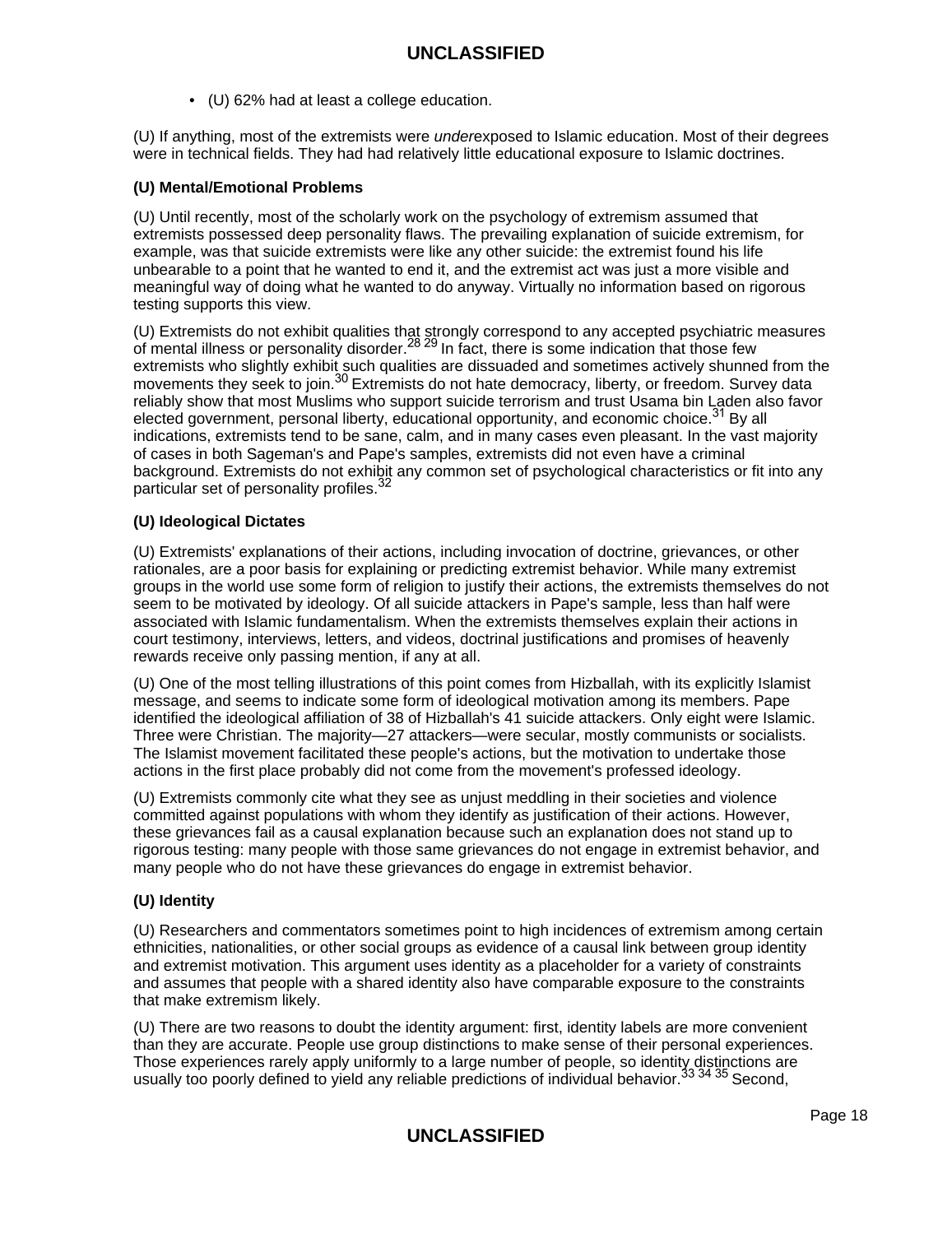explanations that invoke identity are usually one of the other four problematic explanations in disguise. Members of a group may, for example, tend to live in poverty or adhere to a particular ideology, so they are assumed to be motivated to engage in extremist acts. This assertion lacks evidence because it depends upon other arguments that also lack evidence.

# **Footnotes**

- a. (U) Confidence in Assessments. Our assessments and estimates are supported by information that varies in scope, quality, and sourcing. Consequently, we ascribe high, moderate, or low levels of confidence to our assessments as follows: High confidence generally indicates that our judgments are based on high-quality information, and/or that the nature of the issue makes it possible to render a solid judgment. A "high confidence" judgment is not a fact or a certainty, however, and such judgments still risk being inaccurate. Moderate confidence generally indicates that our judgments are based on information that is credibly sourced and plausible but not of sufficient quality or corroborated sufficiently to warrant a higher level of confidence. Low confidence generally indicates that our judgments are based on information that is of questionable credibility and/or plausibility, that may be too fragmented or poorly corroborated to support solid analytic inferences, or that relies on sources that present significant concerns or problems.
- b. (U) Decision advantage is the term used by the Office of the Director of National Intelligence, first employed in the Director of National Intelligence's Vision 2015. The U.S. military's Joint Vision 2020 uses the synonymous term decision superiority.
- c. (U) Scientists, statisticians, and philosophers often refer to random processes as "chaotic processes."
- d. (U) The discussion of cognition, learning, and motivation in this assessment is based on the last 20 years of research in developmental psychology and cognitive neuroscience. Findings were used if they came from research that collected and analyzed data systematically, addressed alternative hypotheses, and demonstrated that the findings could be replicated in a variety of settings. These findings were gleaned mostly from peer-reviewed, discipline-specific scholarly journals such as Journal of Neuroscience, Behavioral and Cognitive Neuroscience Reviews, Psychophysiology, Social Cognitive and Affective Neuroscience, Journal of Experimental Psychology, Psychological Review, and American Psychologist, as well as publications in more general purpose journals such as Science and Nature. These findings are not cited in this assessment because they are too numerous and sometimes of a technical nature. Sources are available from the author upon request. A good, nontechnical overview of the cognition and neuroscience principles addressed in this assessment can be found in the book How the Mind Works by Steven Pinker.
- e. (U) This communication does not necessarily have to take the form of a concrete sign, such as a hand wave or a kick under the table. Signaling refers to any communication of emotion.
- f. (U) Part of the problem with using the concept of culture at all is that it is too imprecisely defined to be analytically useful. This imprecision is partially due to the ambiguity of individual definitions of culture and partially due to a lack of consensus within the social sciences regarding any definition at all.
- g. (U) Constraints are not causes in the sense that a discreet impetus like a goal or belief can be said to be a cause. A goal is a cause in the same sense that a cue stick is a partial cause of where the cue ball ends up on a pool table. A constraint is a cause in the same sense that a table pocket is a partial cause of where the cue ball ends up. As far as behavior goes, cue-stick causes are very rare and rarely lasting. Table-pocket causes are much more common, but require some changes in how behavior is analyzed.
- h. (U) If the attacks had simply triggered some kind of desire for revenge, or touched on some local tradition that demanded retaliation in order to save face, then it would be expected than any deaths—high-profile or civilian—would increase the number of response attacks. The fact that only the high-profile deaths resulted in response attacks suggests that the movements' constraints were the decisive factor.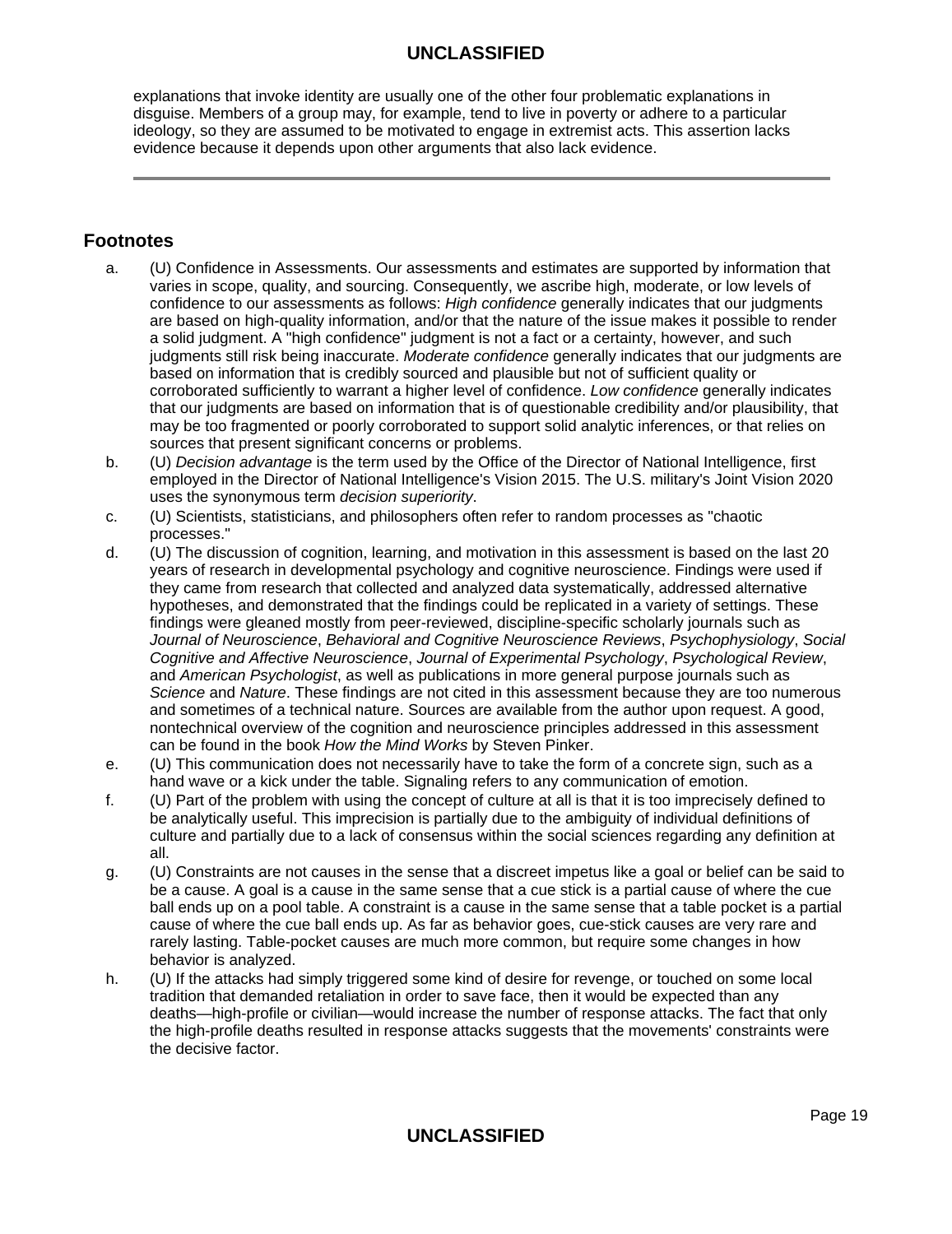# **Sources**

- 1. (U) US Department of Defense Joint Staff | 16 June 2009 | JP 2-01.3, Joint Intelligence Preparation of the Operational Environment | p. xi
- 2. (U) US Department of Defense Joint Staff | 13 February 2006 | JP 3-13, Information Operations | p. ix
- 3. (U) US Department of Defense Joint Staff | 20 March 2006 | JP 1-02, Department of Defense Dictionary of Military and Associated Terms | p. 509
- 4. (U) Book | Robert Pape | Dying to Win: The Strategic Logic of Suicide Bombing. | Random House | 2007 | pp. 265-281 | Statistical survey of large sample of suicide bombers.
- 5. (U) Book | Marc Sageman | Leaderless Jihad: Terror Networks in the Twenty-First Century | University of Pennsylvania Press | 2008 | pp. 66-69 | Statistical survey of large sample of Islamic extremists.
- 6. (U) Book | Marc Sageman | Leaderless Jihad: Terror Networks in the Twenty-First Century | University of Pennsylvania Press | 2008 | pp. 66-69, 86 -88 | Statistical survey of large sample of Islamic extremists.
- 7. (U) Monograph | Robert Leiken | Bearers of Global Jihad? Immigration and National Security after 9/11. | http://www.nixoncenter.org/publications/monographs/Leiken\_Bearers\_of\_Global\_Jihad.pdf | 2004 |
- 8. (U) Book | Marc Sageman | Leaderless Jihad: Terror Networks in the Twenty-First Century | University of Pennsylvania Press | 2008 | p. 138 | Statistical survey of large sample of Islamic extremists.
- 9. (U) Journal Article | Scott Atran | Science, Volume 229 | Genesis of Suicide Terrorism | 2003 | pp. 1534-1539. | Western scholars with extensive knowledge and analytic experience.
- 10. (U) Appendix to Book | James J. F. Forest | The Making of a Terrorist: Recruitment, Training, and Root Causes, Volume 2 | Praeger | 2005 | pp. 311-333 | Examples of training manuals.
- 11. (U) Book | Bruce Hoffman | Inside Terrorism | Columbia University Press | 2006 | pp. 229-256 | Western scholars with extensive knowledge and analytic experience.
- 12. (U) White Paper | Singapore Ministry of Home Affairs | The Jamaah Islamiyah Arrests and the Threat of Terrorism | January 7, 2003 | pp. 3-6 | Conclusions of internal government investigation.
- 13. (U) Book | Rohan Gunaratna and Peter Chalk | Counter-Terrorism: a Reference Handbook | Jane's Information Group | 2002 | pp. 13-26 | Western scholars with extensive knowledge and analytic experience.
- 14. (U) Book Chapter | Ehud Sprinzak | Origins of Terrorism: Psychologies, Ideologies, Theologies, States of Mind, edited by Walter Reich | The Psychopolitical Formation of Extreme Left Terrorism in a Democracy: The Case of the Weathermen | Woodrow Wilson Center Press | 1990 | pp. 65-87 | Western scholars with extensive knowledge and analytic experience.
- 15. (U) Journal Article | Albert Bandura, Albert | American Psychologist, Volume 37 | The Psychology of Chance Encounters and Life Paths | 1982 | pp. 747-755 | Western scholars with extensive knowledge and analytic experience.
- 16. (U) Book Chapter | Ariel Merari | Origins of Terrorism: Psychologies, Ideologies, Theologies, States of Mind, edited by Walter Reich | Readiness to Kill and Die: Suicide Terrorism in the Middle East | Woodrow Wilson Center Press | 1990 | pp. 192-211 | Western scholars with extensive knowledge and analytic experience.
- 17. (U) Book Chapter | Dogu Ergil | Countering Suicide Terrorism | Suicide Terrorism in Turkey: The Workers Party of Kurdistan | International Policy Institute for Counter-Terrorism | 2000 | p. 84 | Western scholars with extensive knowledge and analytic experience.
- 18. (U) Book Chapter | Brigitte L. Nacos | The Making of a Terrorist: Recruitment, Training, and Root Causes, edited by James J. F. Forest, Vol. 2 | Mediated Terror: Teaching Terrorism through Propaganda and Publicity | Praeger | 2005 | pp. 98-115 | Western scholars with extensive knowledge and analytic experience.
- 19. (U) Book Chapter | James, J.F. Forest | The Making of a Terrorist: Recruitment, Training, and Root Causes, edited by James J. F. Forest, Vol. 2 | Teaching Terrorism: Dimensions of Information and Technology | Praeger | 2005 | pp. 83-97 | Western scholars with extensive knowledge and analytic experience.
- 20. (U) Book | Marc Sageman | Leaderless Jihad: Terror Networks in the Twenty-First Century |

# **UNCLASSIFIED**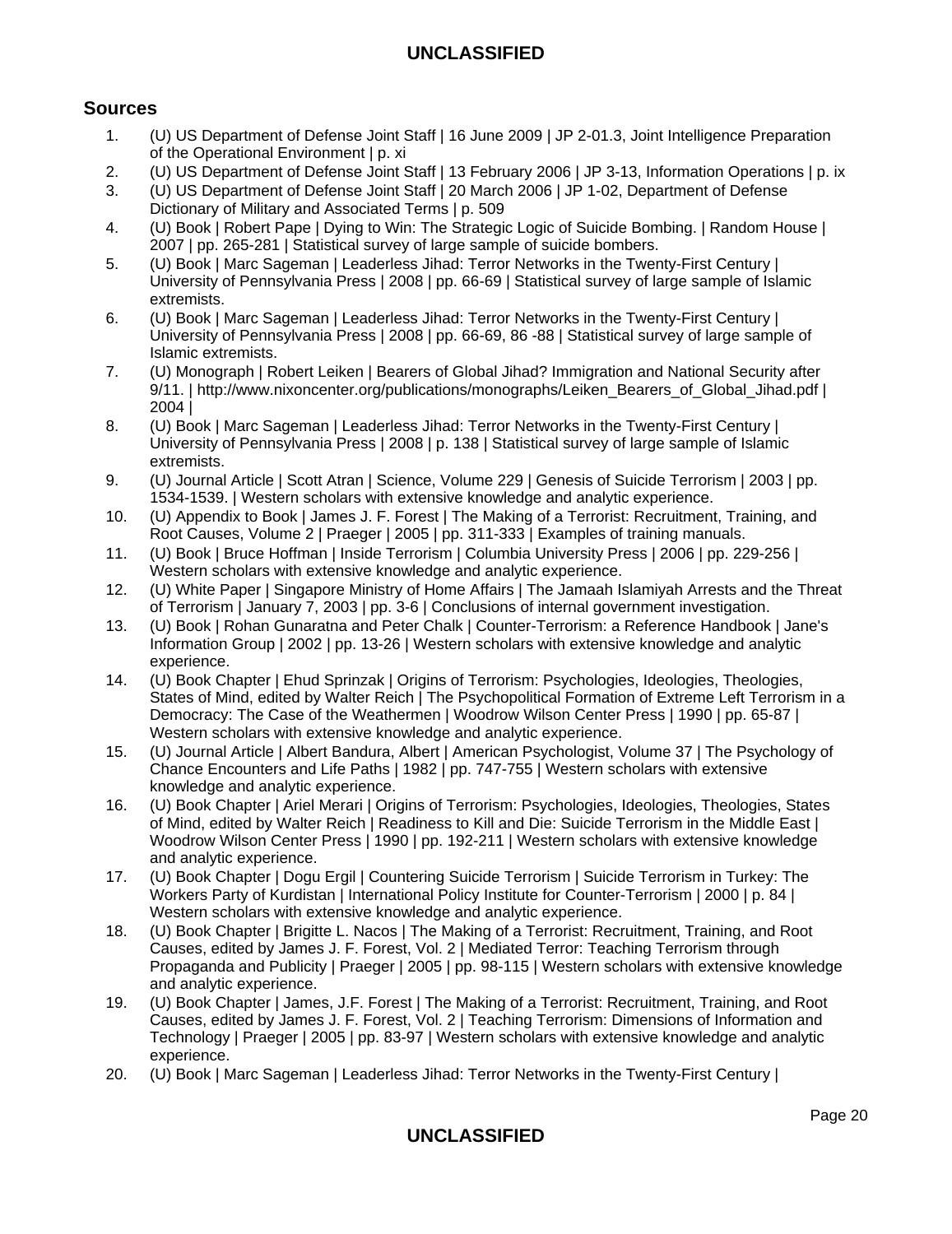University of Pennsylvania Press | 2008 | p. 70 | Western scholars with extensive knowledge and analytic experience.

- 21. (U) Book | Seth G. Jones and Martin C. Libicki | How Terrorist Groups End: Lessons for Countering al Qa'ida | Rand Corporation | 2008 | p. 198 | Western scholars with extensive knowledge and analytic experience.
- 22. (U) Book | Ivan Arreguin-Toft | How the Weak Win Wars: A Theory of Asymmetric Conflict | Cambridge University Press | 2005 | p. 45 | Statistical analysis of battles.
- 23. (U) Journal Article | Edward Kaplan, Alex Mintz, Shaul Mishal, and Claudio Samban | Studies in Conflict and Terrorism, Volume 28 | What Happened to Suicide Bombings in Israel? Insights from a Terror Stock Model | 2005 | pp. 225-235. | Western scholars with extensive knowledge and analytic experience.
- 24. (U) Journal Article | Scott Atran | Science, Volume 229 | Genesis of Suicide Terrorism | 2003 | pp. 1534-1539. | Western scholars with extensive knowledge and analytic experience.
- 25. (U) Journal Article | Scott Atran | The Washington Quarterly, Volume 29, Issue 2 | The Moral Logic and Growth of Suicide Terrorism | 2006 | pp. 127-147. | Western scholars with extensive knowledge and analytic experience.
- 26. (U) Book | Marc Sageman | Leaderless Jihad: Terror Networks in the Twenty-First Century | University of Pennsylvania Press | 2008 | Statistical survey of large sample of Islamist militants.
- 27. (U) Book | Robert Pape | Dying to Win: The Strategic Logic of Suicide Bombing. | Random House | 2007 | Statistical sample of large sample of suicide bombers.
- 28. (U) Journal Article | Martha Crenshaw | Political Psychology, Volume 20 |The Psychology of Terrorism: An Agenda for the 21st Century | 2000 | pp. 405-420 | Western scholars with extensive knowledge and analytic experience.
- 29. (U) Book Chapter | Clark McCauley and Mary D. Segal | Terrorism, edited by Jo Groebel and Jeffrey H. Goldstein | Terrorist Individuals and Terrorist Groups: The Normal Psychology of Extreme Behavior | University of Seville | 1989 | pp. 41-64 | Western scholars with extensive knowledge and analytic experience.
- 30. (U) Book Chapter | John Horgan | Terrorists, Victims, and Society: Psychological Perspectives on Terrorism, edited by Andrew Silke | | The Search for the Terrorist Personality | Wiley | 2003 | pp. 3-27 | Western scholars with extensive knowledge and analytic experience.
- 31. (U) Online Publication | Pew Research Center for the People and the Press | View of a Changing World | http://people-press.org/reports/display.php3?ReportID-185 | 20090415 | Large, random-sample survey results.
- 32. (U) Monograph | Rex A. Hudson | The Sociology and Psychology of Terrorism: Who Becomes a Terrorist and Why? | http://ww.loc.gov/rr/frd/pdf-files/Soc\_Psych\_of\_Terrorism.pdf | 1999 | p. 40 | Western scholars with extensive knowledge and analytic experience.
- 33. (U) Book | Eric Wolf | Europe and the People without History | University of California Press | 1980 | Western scholars with extensive knowledge and analytic experience.
- 34. (U) Journal Article | W. Penn Handwerker | American Anthropologist, Volume 104, Issue 1 | The Construct Validity of Cultures | 2002 | pp. 106-122 | Western scholars with extensive knowledge and analytic experience.
- 35. (U) Book | Rogers Brubaker | Ethnicity without Groups | Harvard University Press | 2004 | Western scholars with extensive knowledge and analytic experience.

NGIC-1584-0314-10

Information Cutoff Date: 2009-10-07

# **External Coordination:**

J2 Analyst Division - NORTHCOM/SOUTHCOM ONI Operational Intelligence Center CIA

# **Author(s)**